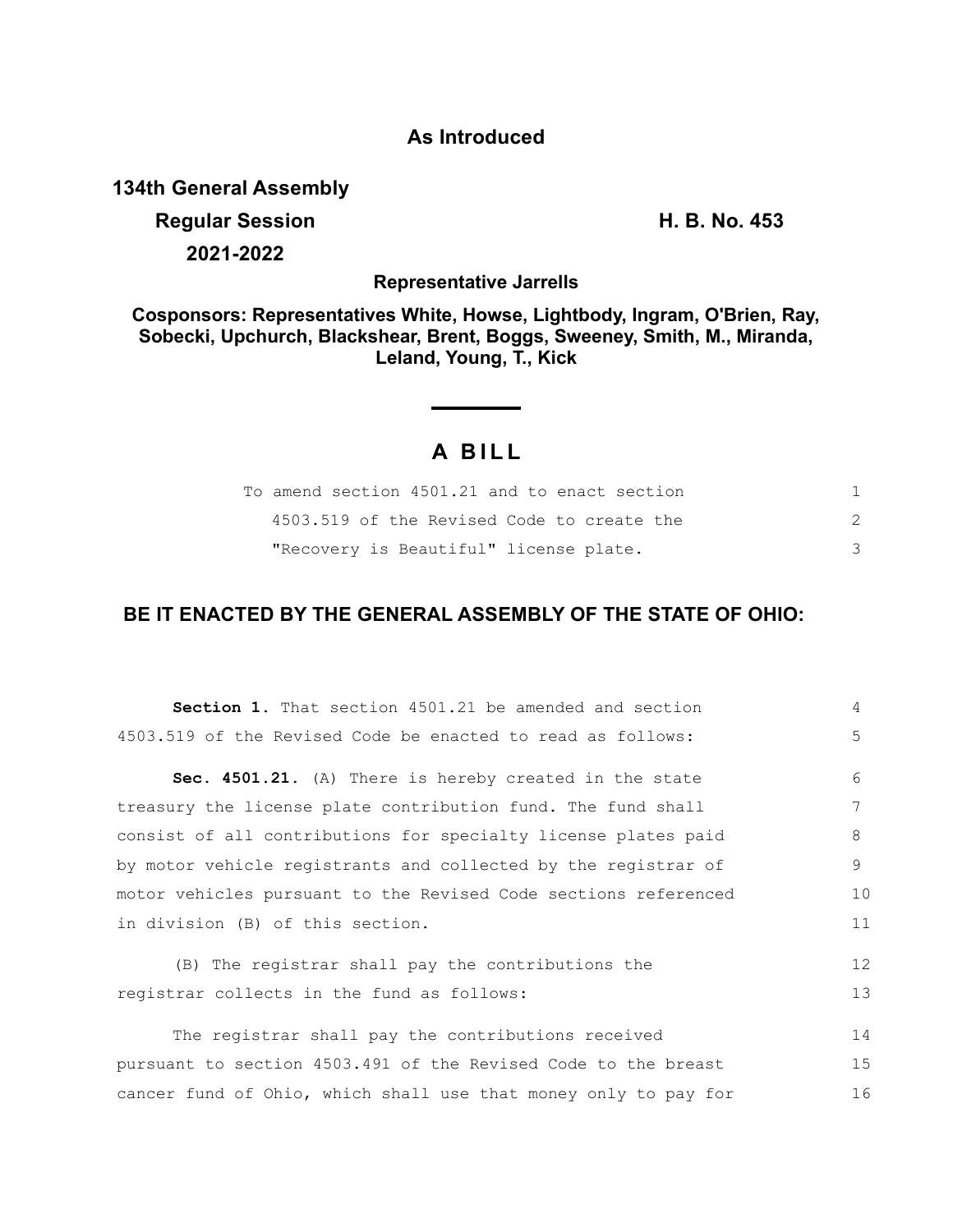#### **H. B. No. 453** Page 2 **As Introduced**

programs that provide assistance and education to Ohio breast cancer patients and that improve access for such patients to quality health care and clinical trials and shall not use any of the money for abortion information, counseling, services, or other abortion-related activities. 17 18 19 20 21

The registrar shall pay the contributions the registrar receives pursuant to section 4503.492 of the Revised Code to the organization cancer support community central Ohio, which shall deposit the money into the Sheryl L. Kraner Fund of that organization. Cancer support community central Ohio shall expend the money it receives pursuant to this division only in the same manner and for the same purposes as that organization expends other money in that fund.

The registrar shall pay the contributions received pursuant to section 4503.493 of the Revised Code to the autism society of Ohio, which shall use the contributions for programs and autism awareness efforts throughout the state.

The registrar shall pay the contributions the registrar receives pursuant to section 4503.494 of the Revised Code to the national multiple sclerosis society for distribution in equal amounts to the northwestern Ohio, Ohio buckeye, and Ohio valley chapters of the national multiple sclerosis society. These chapters shall use the money they receive under this section to assist in paying the expenses they incur in providing services directly to their clients.

The registrar shall pay the contributions the registrar receives pursuant to section 4503.495 of the Revised Code to the national pancreatic cancer foundation, which shall use the money it receives under this section to assist those who suffer with pancreatic cancer and their families.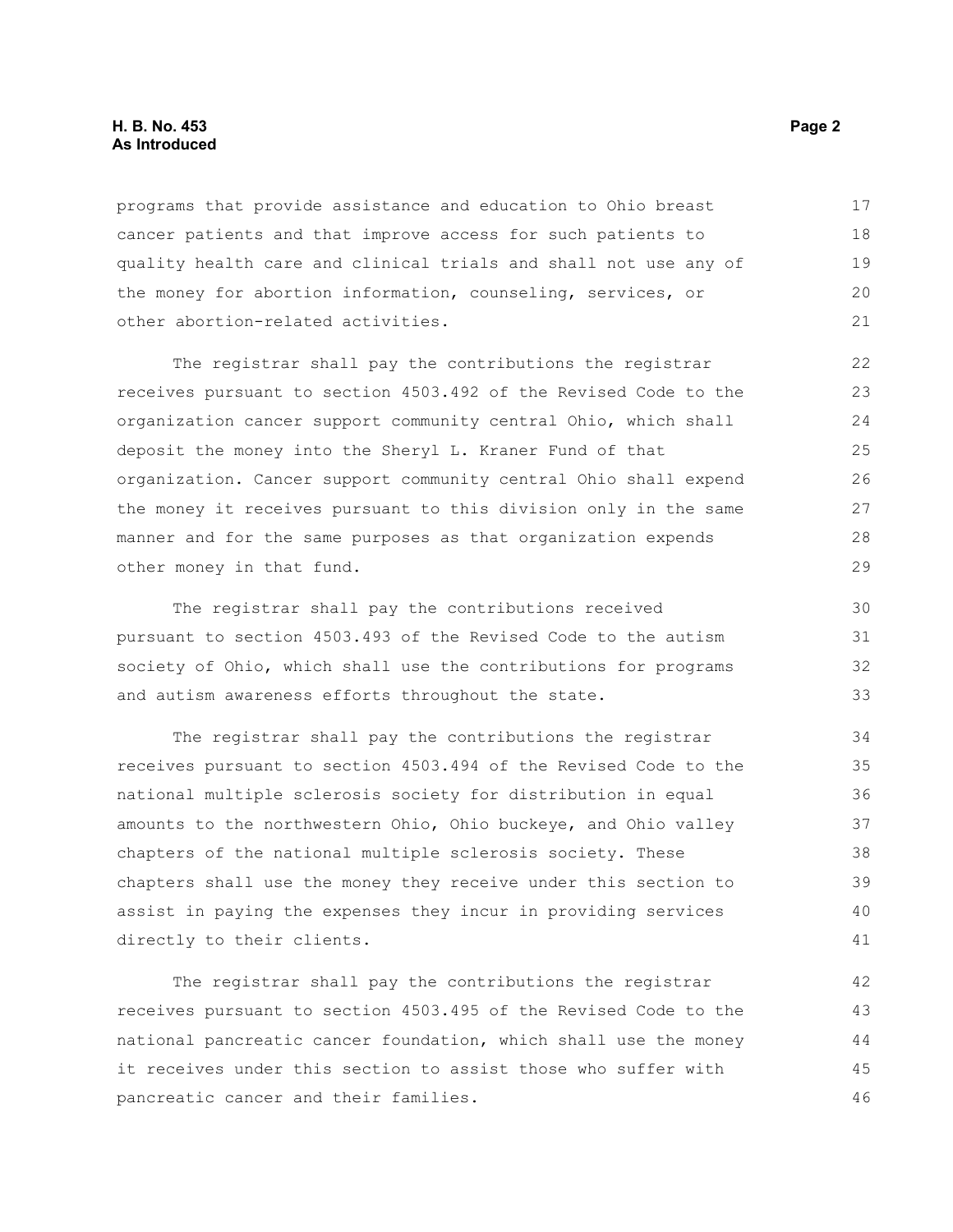#### **H. B. No. 453** Page 3 **As Introduced**

The registrar shall pay the contributions the registrar receives pursuant to section 4503.496 of the Revised Code to the Ohio sickle cell and health association, which shall use the contributions to help support educational, clinical, and social support services for adults who have sickle cell disease. 47 48 49 50 51

The registrar shall pay the contributions the registrar receives pursuant to section 4503.497 of the Revised Code to the St. Baldrick's foundation, which shall use the contributions for its research and other programs.

The registrar shall pay the contributions the registrar receives pursuant to section 4503.498 of the Revised Code to special olympics Ohio, inc., which shall use the contributions for its programs, charitable efforts, and other activities.

The registrar shall pay the contributions the registrar receives pursuant to section 4503.499 of the Revised Code to the children's glioma cancer foundation, which shall use the contributions for its research and other programs.

The registrar shall pay the contributions the registrar receives pursuant to section 4503.4910 of the Revised Code to the KylerStrong foundation, which shall use the contributions to raise awareness of brain cancer caused by diffuse intrinsic pontine glioma and to fund research for the cure of such cancer. 64 65 66 67 68

The registrar shall pay the contributions the registrar receives pursuant to section 4503.4911 of the Revised Code to the research institution for childhood cancer at nationwide children's hospital, which shall use the contributions to fund research for the cure of childhood cancers. 69 70 71 72 73

The registrar shall pay the contributions the registrar receives pursuant to section 4503.50 of the Revised Code to the 74 75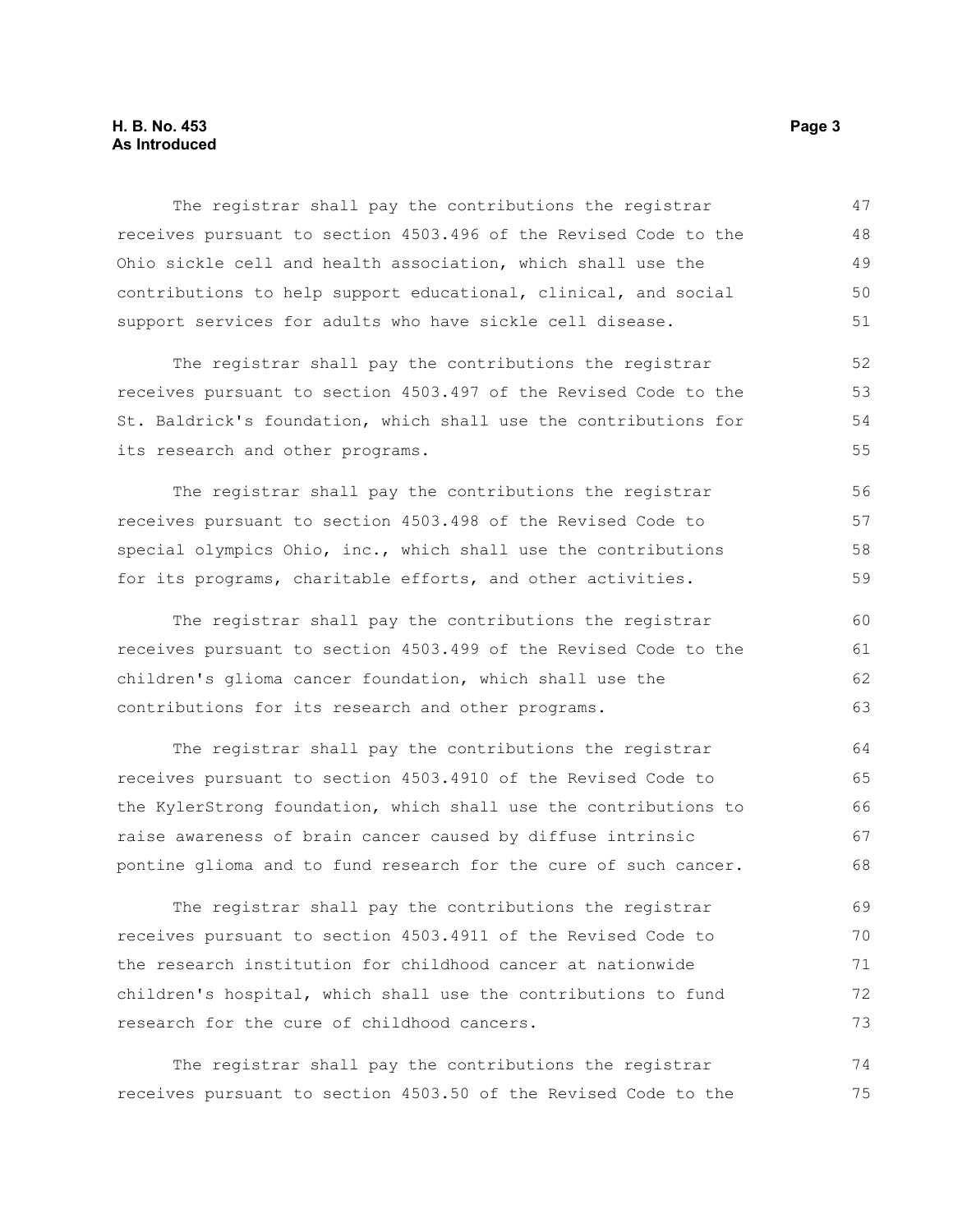#### **H. B. No. 453** Page 4 **As Introduced**

future farmers of America foundation, which shall deposit the contributions into its general account to be used for educational and scholarship purposes of the future farmers of America foundation. 76 77 78 79

The registrar shall pay the contributions the registrar receives pursuant to section 4503.501 of the Revised Code to the 4-H youth development program of the Ohio state university extension program, which shall use those contributions to pay the expenses it incurs in conducting its educational activities. 80 81 82 83 84

The registrar shall pay the contributions received pursuant to section 4503.502 of the Revised Code to the Ohio cattlemen's foundation, which shall use those contributions for scholarships and other educational activities. 85 86 87 88

The registrar shall pay the contributions received pursuant to section 4503.505 of the Revised Code to the organization Ohio region phi theta kappa, which shall use those contributions for scholarships for students who are members of that organization. 89 90 91 92 93

The registrar shall pay the contributions the registrar receives pursuant to section 4503.506 of the Revised Code to Ohio demolay, which shall use the contributions for scholarships, educational programs, and any other programs or events the organization holds or sponsors in this state. 94 95 96 97 98

The registrar shall pay the contributions received pursuant to section 4503.508 of the Revised Code to the organization bottoms up diaper drive to provide funding for that organization for collecting and delivering diapers to parents in need. 99 100 101 102 103

The registrar shall pay the contributions the registrar 104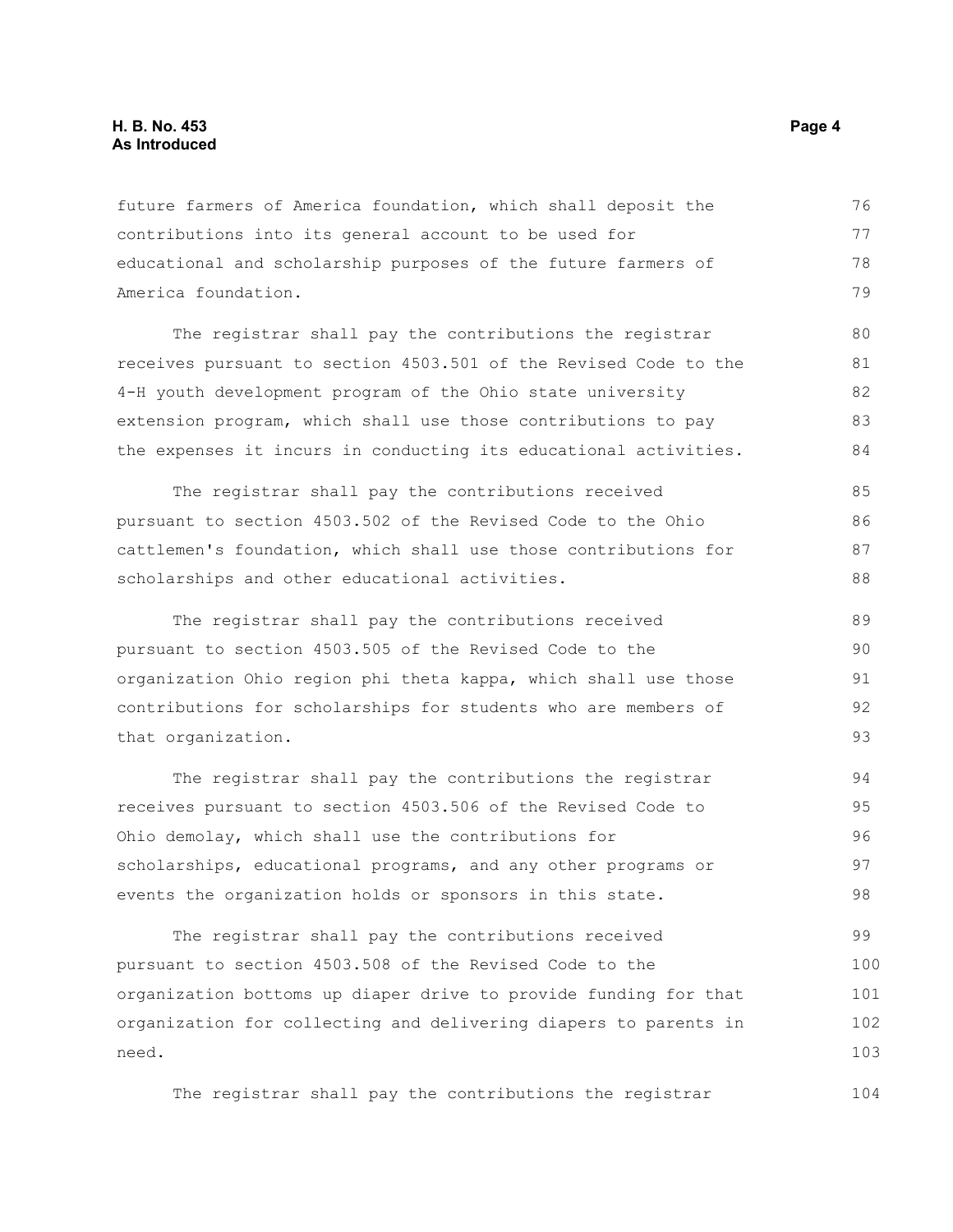receives pursuant to section 4503.509 of the Revised Code to a kid again, incorporated for distribution in equal amounts to the Ohio chapters of a kid again. 105 106 107

The registrar shall pay each contribution the registrar receives pursuant to section 4503.51 of the Revised Code to the university or college whose name or marking or design appears on collegiate license plates that are issued to a person under that section. A university or college that receives contributions from the fund shall deposit the contributions into its general scholarship fund. 108 109 110 111 112 113 114

The registrar shall pay the contributions the registrar receives pursuant to section 4503.514 of the Revised Code to the university of Notre Dame in South Bend, Indiana, for purposes of awarding grants or scholarships to residents of Ohio who attend the university. The university shall not use any of the funds it receives for purposes of administering the scholarship program. The registrar shall enter into appropriate agreements with the university of Notre Dame to effectuate the distribution of such funds as provided in this section. 115 116 117 118 119 120 121 122 123

| The registrar shall pay the contributions the registrar          | 124 |
|------------------------------------------------------------------|-----|
| receives pursuant to section 4503.519 of the Revised Code        | 125 |
| equally to NAMI Ohio (national alliance on mental illness of     | 126 |
| Ohio) and OCAAR (Ohio citizen advocates for addiction recovery). | 127 |

The registrar shall pay the contributions the registrar receives pursuant to section 4503.521 of the Revised Code to the Ohio bicycle federation to assist that organization in paying for the educational programs it sponsors in support of Ohio cyclists of all ages. 128 129 130 131 132

The registrar shall pay the contributions the registrar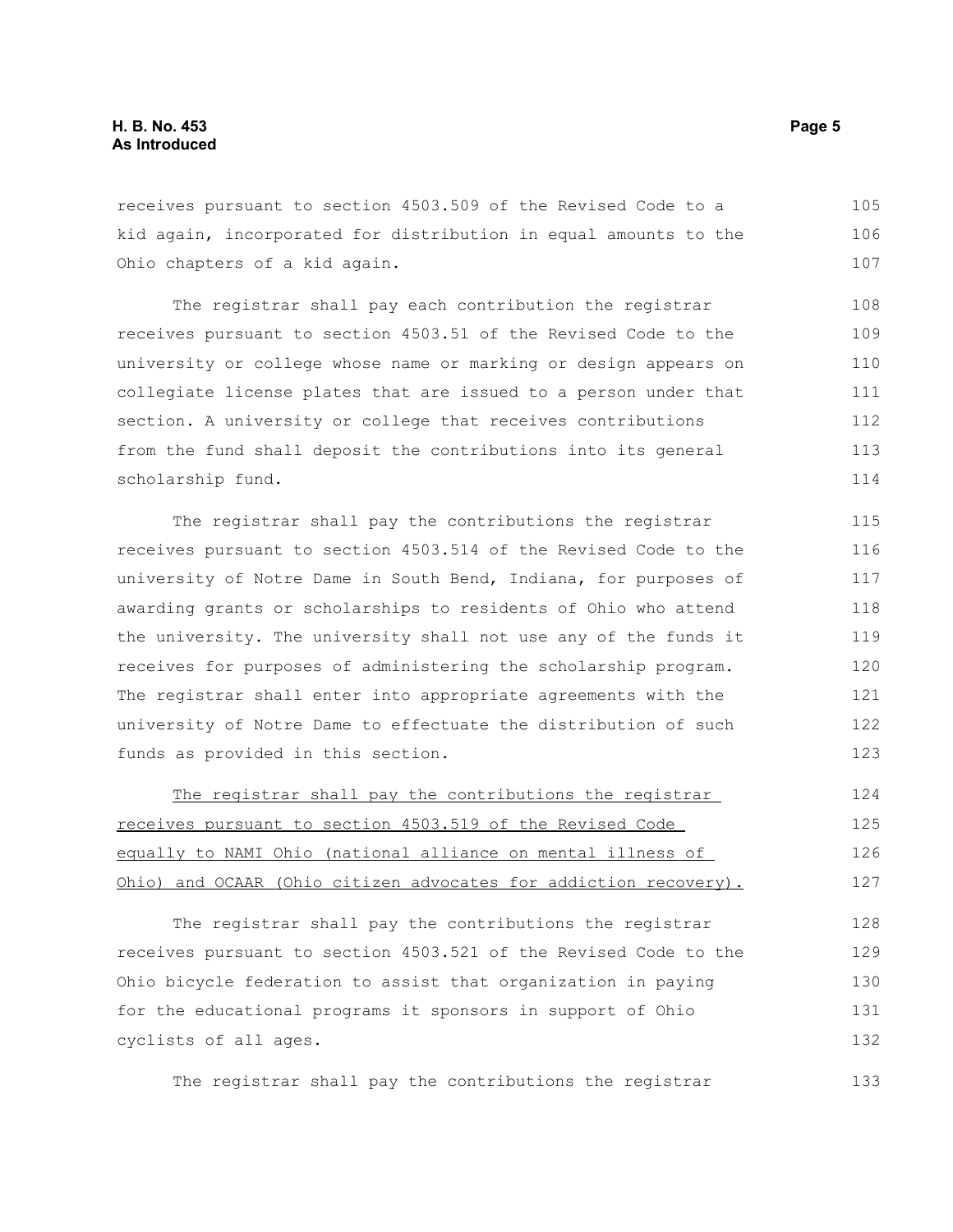#### **H. B. No. 453** Page 6 **As Introduced**

receives pursuant to section 4503.522 of the Revised Code to the "friends of Perry's victory and international peace memorial, incorporated," a nonprofit corporation organized under the laws of this state, to assist that organization in paying the expenses it incurs in sponsoring or holding charitable, educational, and cultural events at the monument. 134 135 136 137 138 139

The registrar shall pay the contributions the registrar receives pursuant to section 4503.523 of the Revised Code to the fairport lights foundation, which shall use the money to pay for the restoration, maintenance, and preservation of the lighthouses of fairport harbor. 140 141 142 143 144

The registrar shall pay the contributions the registrar receives pursuant to section 4503.524 of the Revised Code to the Massillon tiger football booster club, which shall use the contributions only to promote and support the football team of Washington high school of the Massillon city school district. 145 146 147 148 149

The registrar shall pay the contributions the registrar receives pursuant to section 4503.525 of the Revised Code to the United States power squadron district seven which shall annually distribute the contributions in equal amounts to all United States power squadrons located in the state. Each power squadron district shall use the money it receives under this section to pay for the educational boating programs each district holds or sponsors within this state. 150 151 152 153 154 155 156 157

The registrar shall pay the contributions the registrar receives pursuant to section 4503.526 of the Revised Code to the Ohio district Kiwanis foundation of the Ohio district of Kiwanis international, which shall use the money it receives under this section to pay the costs of its educational and humanitarian activities. 158 159 160 161 162 163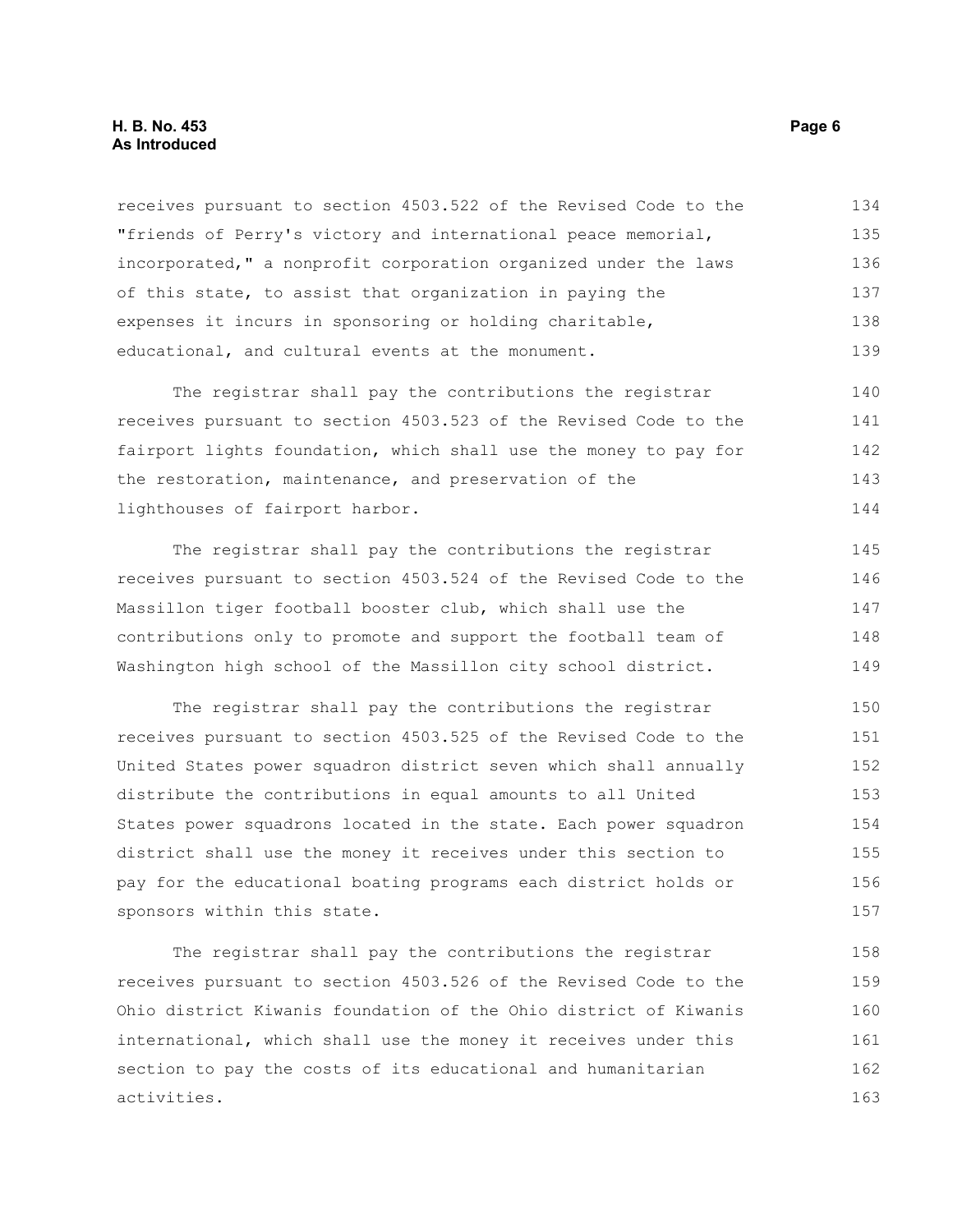#### **H. B. No. 453** Page 7 **As Introduced**

The registrar shall pay the contributions the registrar receives pursuant to section 4503.528 of the Revised Code to the Ohio children's alliance, which shall use the money it receives under this section to pay the expenses it incurs in advancing its mission of sustainably improving the provision of services to children, young adults, and families in this state. 164 165 166 167 168 169

The registrar shall pay the contributions the registrar receives pursuant to section 4503.529 of the Revised Code to the Ohio nurses foundation. The foundation shall use the money it receives under this section to provide educational scholarships to assist individuals who aspire to join the nursing profession, to assist nurses in the nursing profession who seek to advance their education, and to support persons conducting nursing research concerning the evidence-based practice of nursing and the improvement of patient outcomes. 170 171 172 173 174 175 176 177 178

The registrar shall pay the contributions the registrar receives pursuant to section 4503.531 of the Revised Code to the thank you foundation, incorporated, a nonprofit corporation organized under the laws of this state, to assist that organization in paying for the charitable activities and programs it sponsors in support of United States military personnel, veterans, and their families. 179 180 181 182 183 184 185

The registrar shall pay the contributions the registrar receives pursuant to section 4503.534 of the Revised Code to the disabled American veterans department of Ohio, to be used for programs that serve disabled American veterans and their families.

The registrar shall pay the contributions the registrar receives pursuant to section 4503.55 of the Revised Code to the pro football hall of fame, which shall deposit the contributions 191 192 193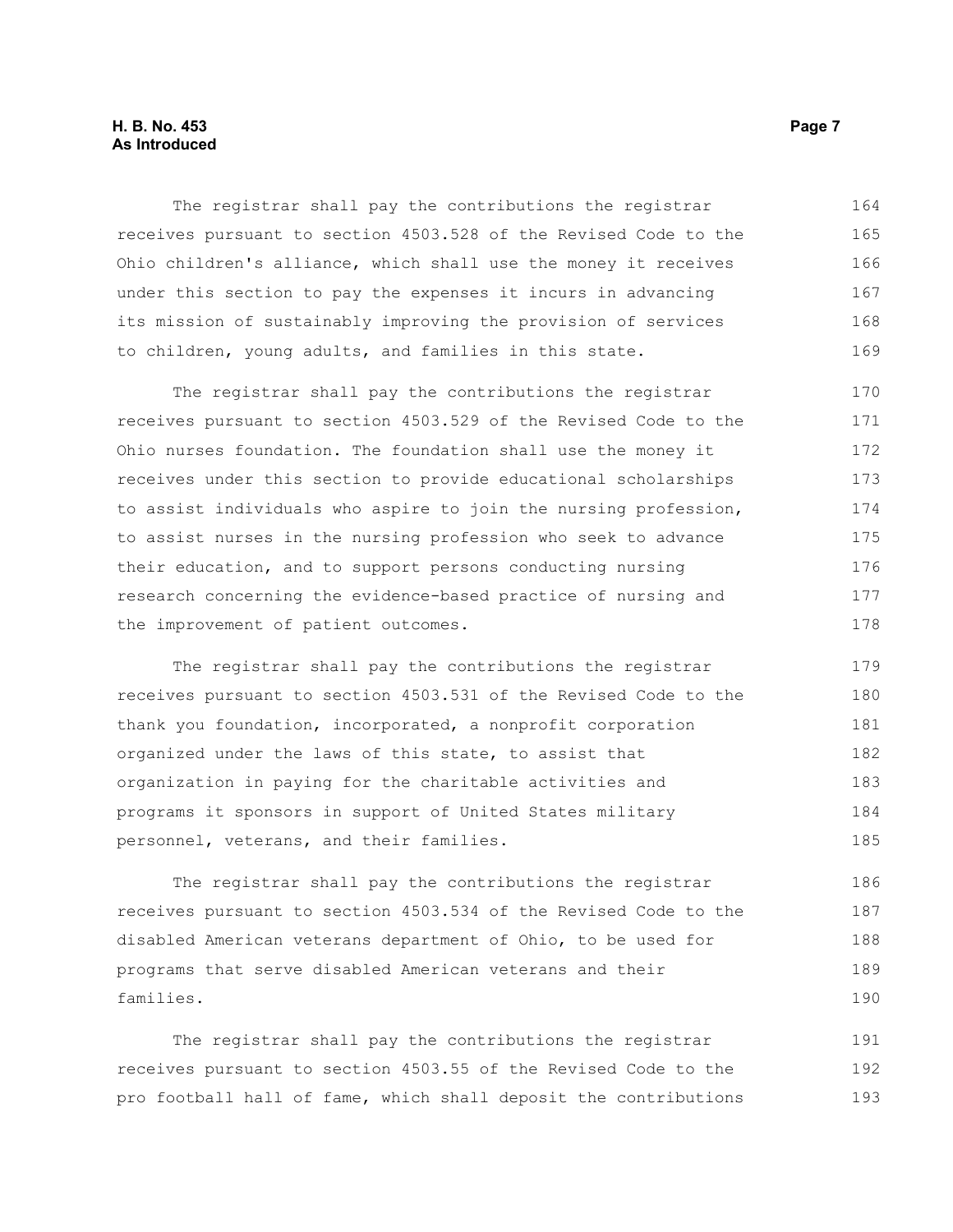#### **H. B. No. 453 Page 8 As Introduced**

into a special bank account that it establishes and which shall be separate and distinct from any other account the pro football hall of fame maintains, to be used exclusively for the purpose of promoting the pro football hall of fame as a travel destination. 194 195 196 197 198

The registrar shall pay the contributions that are paid to the registrar pursuant to section 4503.545 of the Revised Code to the national rifle association foundation, which shall use the money to pay the costs of the educational activities and programs the foundation holds or sponsors in this state.

The registrar shall pay to the Ohio pet fund the contributions the registrar receives pursuant to section 4503.551 of the Revised Code and any other money from any other source, including donations, gifts, and grants, that is designated by the source to be paid to the Ohio pet fund. The Ohio pet fund shall use the moneys it receives under this section to support programs for the sterilization of dogs and cats and for educational programs concerning the proper veterinary care of those animals, and for expenses of the Ohio pet fund that are reasonably necessary for it to obtain and maintain its tax-exempt status and to perform its duties. 204 205 206 207 208 209 210 211 212 213 214

The registrar shall pay the contributions the registrar receives pursuant to section 4503.552 of the Revised Code to the rock and roll hall of fame and museum, incorporated. 215 216 217

The registrar shall pay the contributions the registrar receives pursuant to section 4503.553 of the Revised Code to the Ohio coalition for animals, incorporated, a nonprofit corporation. Except as provided in division (B) of this section, the coalition shall distribute the money to its members, and the members shall use the money only to pay for educational, 218 219 220 221 222 223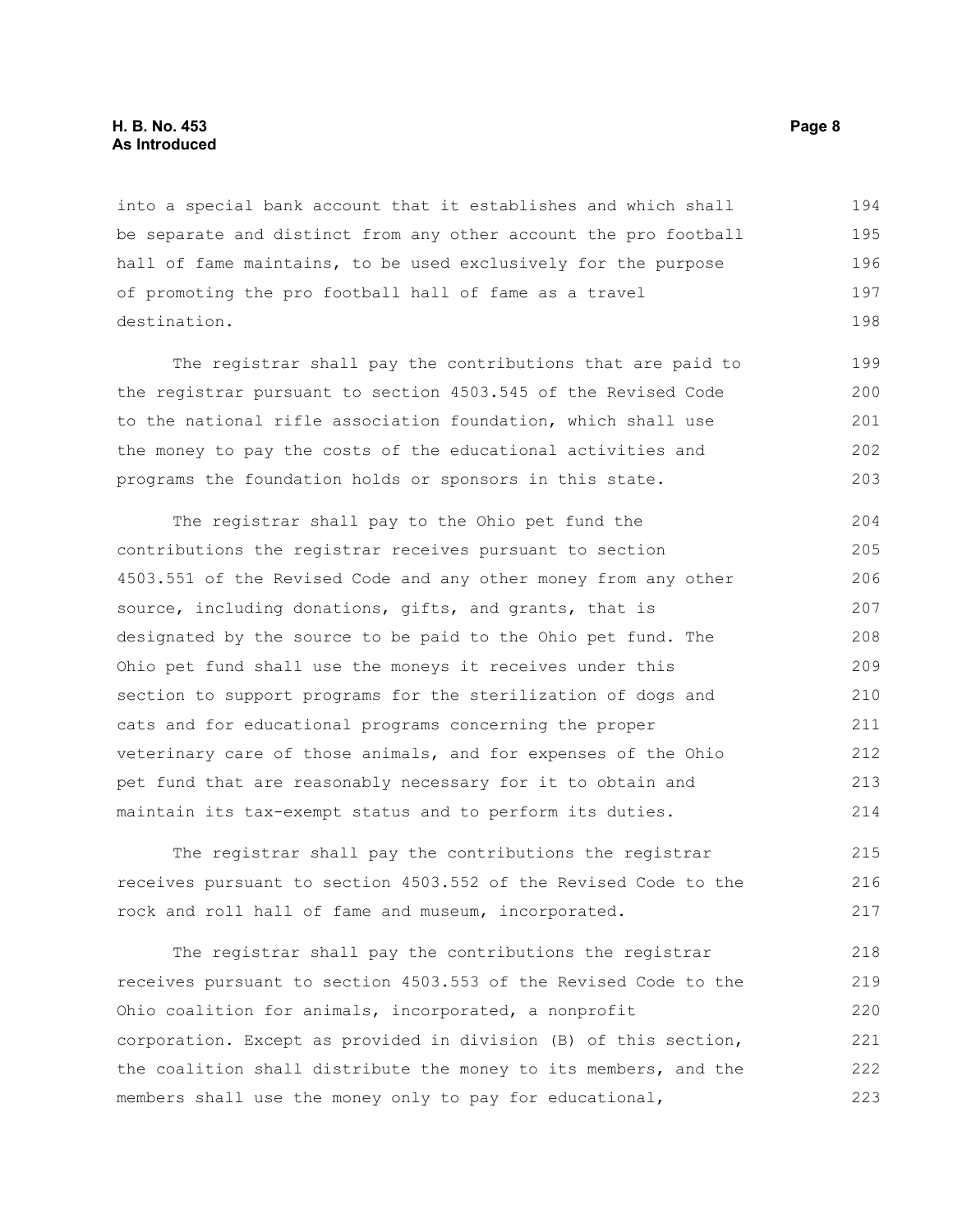charitable, and other programs of each coalition member that provide care for unwanted, abused, and neglected horses. The Ohio coalition for animals may use a portion of the money to pay for reasonable marketing costs incurred in the design and promotion of the license plate and for administrative costs incurred in the disbursement and management of funds received under this section. 224 225 226 227 228 229 230

The registrar shall pay the contributions the registrar receives pursuant to section 4503.554 of the Revised Code to the Ohio state council of the knights of Columbus, which shall use the contributions to pay for its charitable activities and programs. 231 232 233 234 235

The registrar shall pay the contributions the registrar receives pursuant to section 4503.555 of the Revised Code to the western reserve historical society, which shall use the contributions to fund the Crawford auto aviation museum. 236 237 238 239

The registrar shall pay the contributions the registrar receives pursuant to section 4503.556 of the Revised Code to the Erica J. Holloman foundation, inc., for the awareness of triple negative breast cancer. The foundation shall use the contributions for charitable and educational purposes. 240 241 242 243 244

The registrar shall pay each contribution the registrar receives pursuant to section 4503.557 of the Revised Code to the central Ohio chapter of the Ronald McDonald house charities, which shall distribute the contribution to the chapter of the Ronald McDonald house charities in whose geographic territory the person who paid the contribution resides. 245 246 247 248 249 250

The registrar shall pay the contributions the registrar receives pursuant to section 4503.561 of the Revised Code to the 251 252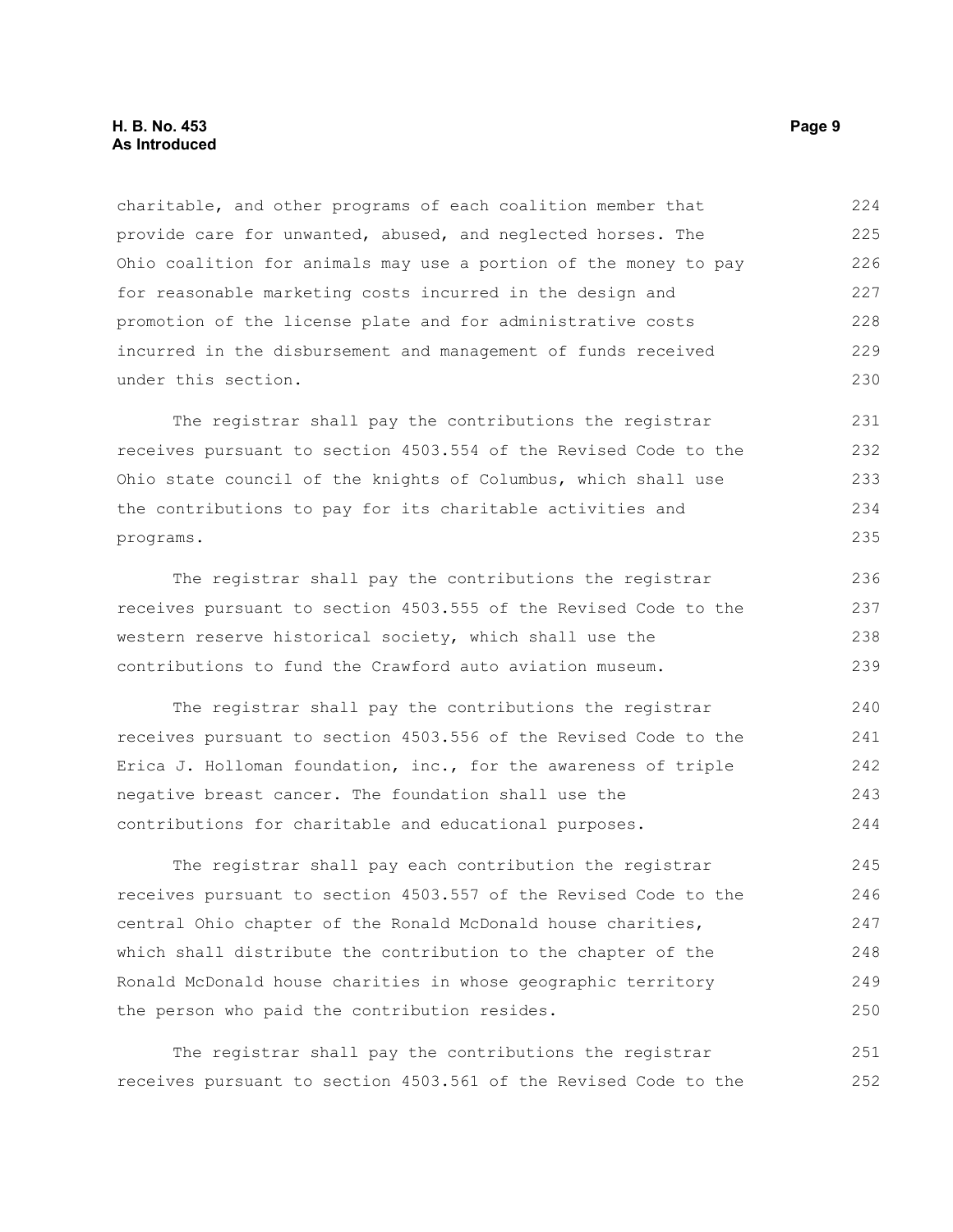#### **H. B. No. 453 Page 10 As Introduced**

state of Ohio chapter of ducks unlimited, inc., which shall deposit the contributions into a special bank account that it establishes. The special bank account shall be separate and distinct from any other account the state of Ohio chapter of ducks unlimited, inc., maintains and shall be used exclusively for the purpose of protecting, enhancing, restoring, and managing wetlands and conserving wildlife habitat. The state of Ohio chapter of ducks unlimited, inc., annually shall notify the registrar in writing of the name, address, and account to which such payments are to be made. 253 254 255 256 257 258 259 260 261 262

The registrar shall pay the contributions the registrar receives pursuant to section 4503.562 of the Revised Code to the Mahoning river consortium, which shall use the money to pay the expenses it incurs in restoring and maintaining the Mahoning river watershed.

The registrar shall pay the contributions the registrar receives pursuant to section 4503.564 of the Revised Code to the Glen Helen association to pay expenses related to the Glen Helen nature preserve.

The registrar shall pay the contributions the registrar receives pursuant to section 4503.565 of the Revised Code to the conservancy for Cuyahoga valley national park, which shall use the money in support of the park. 272 273 274 275

The registrar shall pay the contributions the registrar receives pursuant to section 4503.566 of the Revised Code to the Ottawa national wildlife refuge, which shall use the contributions for wildlife preservation purposes. 276 277 278 279

The registrar shall pay the contributions the registrar receives pursuant to section 4503.567 of the Revised Code to the 280 281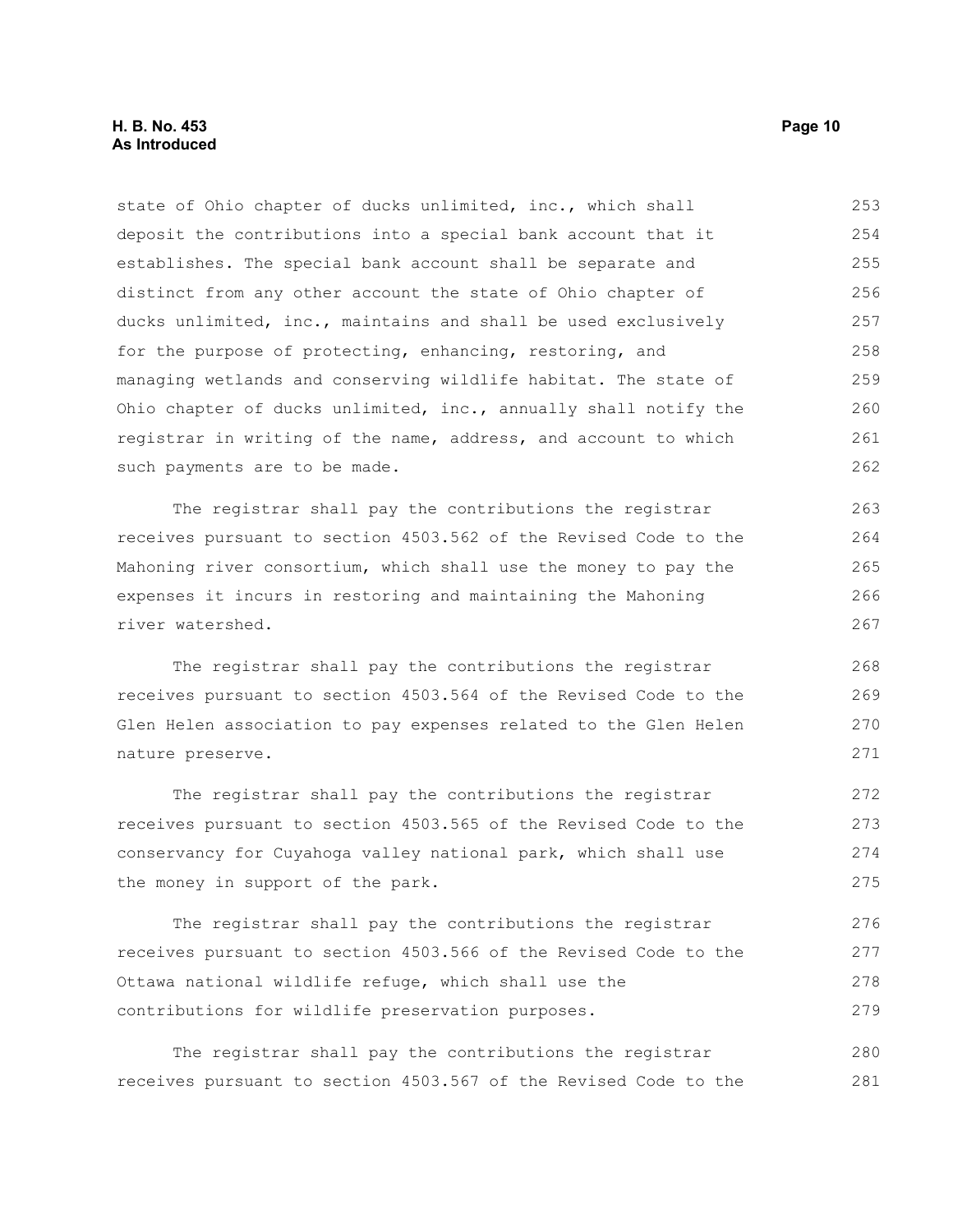girls on the run of Franklin county, inc., which shall use the contributions to support the activities of the organization. 282 283

The registrar shall pay the contributions the registrar receives pursuant to section 4503.576 of the Revised Code to the Ohio state beekeepers association, which shall use those contributions to promote beekeeping, provide educational information about beekeeping, and to support other state and local beekeeping programs. 284 285 286 287 288 289

The registrar shall pay the contributions the registrar receives pursuant to section 4503.577 of the Revised Code to the national aviation hall of fame, which shall use the contributions to fulfill its mission of honoring aerospace legends to inspire future leaders. 290 291 292 293 294

The registrar shall pay the contributions the registrar receives pursuant to section 4503.579 of the Revised Code to the national council of negro women, incorporated, which shall use the contributions for educational purposes.

The registrar shall pay the contributions the registrar receives pursuant to section 4503.581 of the Revised Code to the Ohio sons of the American legion, which shall use the contributions to support the activities of the organization. 299 300 301 302

The registrar shall pay to a sports commission created pursuant to section 4503.591 of the Revised Code each contribution the registrar receives under that section that an applicant pays to obtain license plates that bear the logo of a professional sports team located in the county of that sports commission and that is participating in the license plate program pursuant to division (E) of that section, irrespective of the county of residence of an applicant. 303 304 305 306 307 308 309 310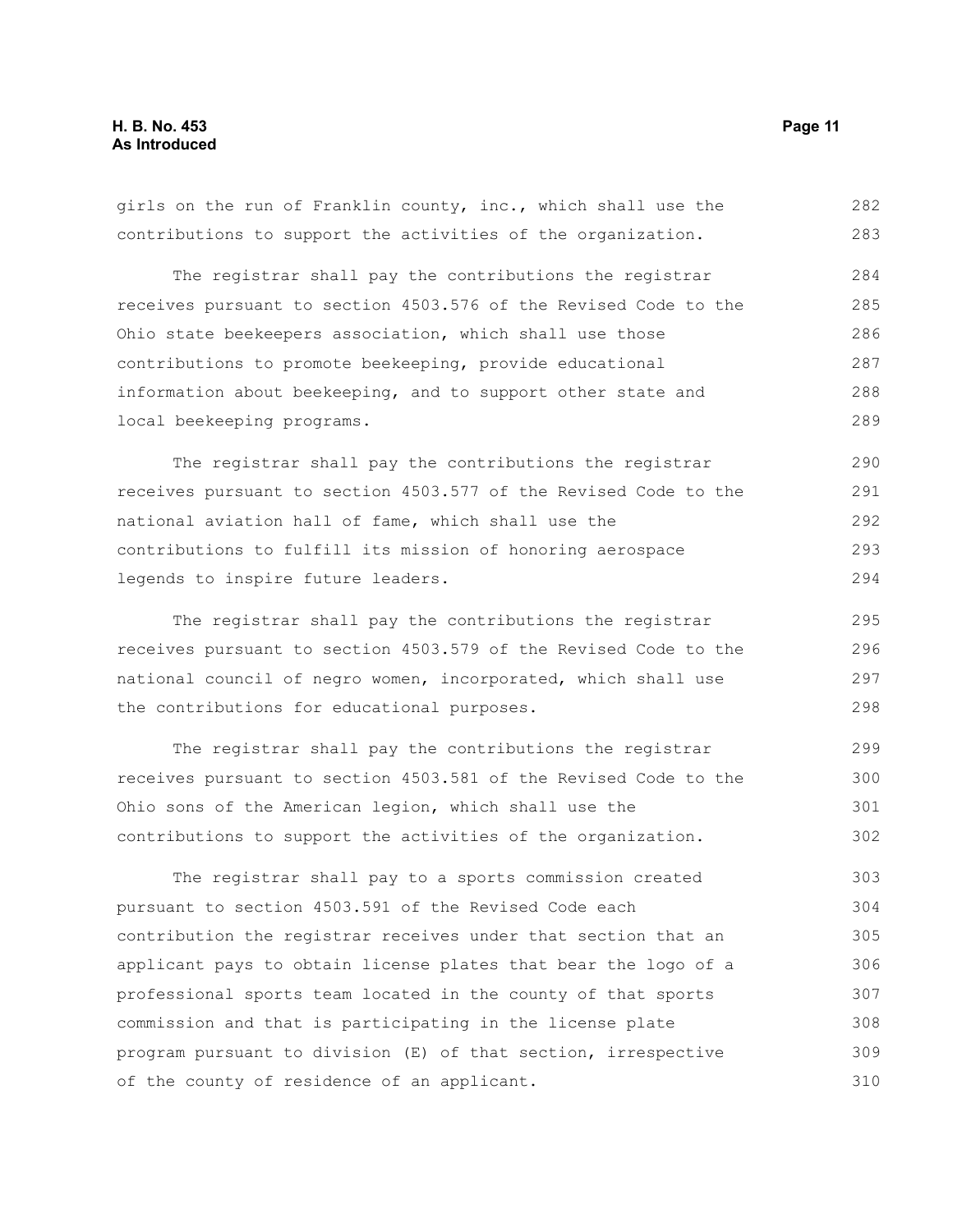The registrar shall pay to a community charity each contribution the registrar receives under section 4503.591 of the Revised Code that an applicant pays to obtain license plates that bear the logo of a professional sports team that is participating in the license plate program pursuant to division (G) of that section. 311 312 313 314 315 316

The registrar shall pay the contributions the registrar receives pursuant to section 4503.592 of the Revised Code to pollinator partnership's monarch wings across Ohio program, which shall use the contributions for the protection and preservation of the monarch butterfly and pollinator corridor in Ohio and for educational programs. 317 318 319 320 321 322

The registrar shall pay the contributions the registrar receives pursuant to section 4503.594 of the Revised Code to pelotonia, which shall use the contributions for the purpose of supporting cancer research. 323 324 325 326

The registrar shall pay the contributions the registrar receives pursuant to section 4503.595 of the Revised Code to the Stan Hywet hall and gardens.

The registrar shall pay the contributions the registrar receives pursuant to section 4503.596 of the Revised Code to the Cuyahoga valley scenic railroad. 330 331 332

The registrar shall pay the contributions the registrar receives pursuant to section 4503.67 of the Revised Code to the Dan Beard council of the boy scouts of America. The council shall distribute all contributions in an equitable manner throughout the state to regional councils of the boy scouts. 333 334 335 336 337

The registrar shall pay the contributions the registrar receives pursuant to section 4503.68 of the Revised Code to the 338 339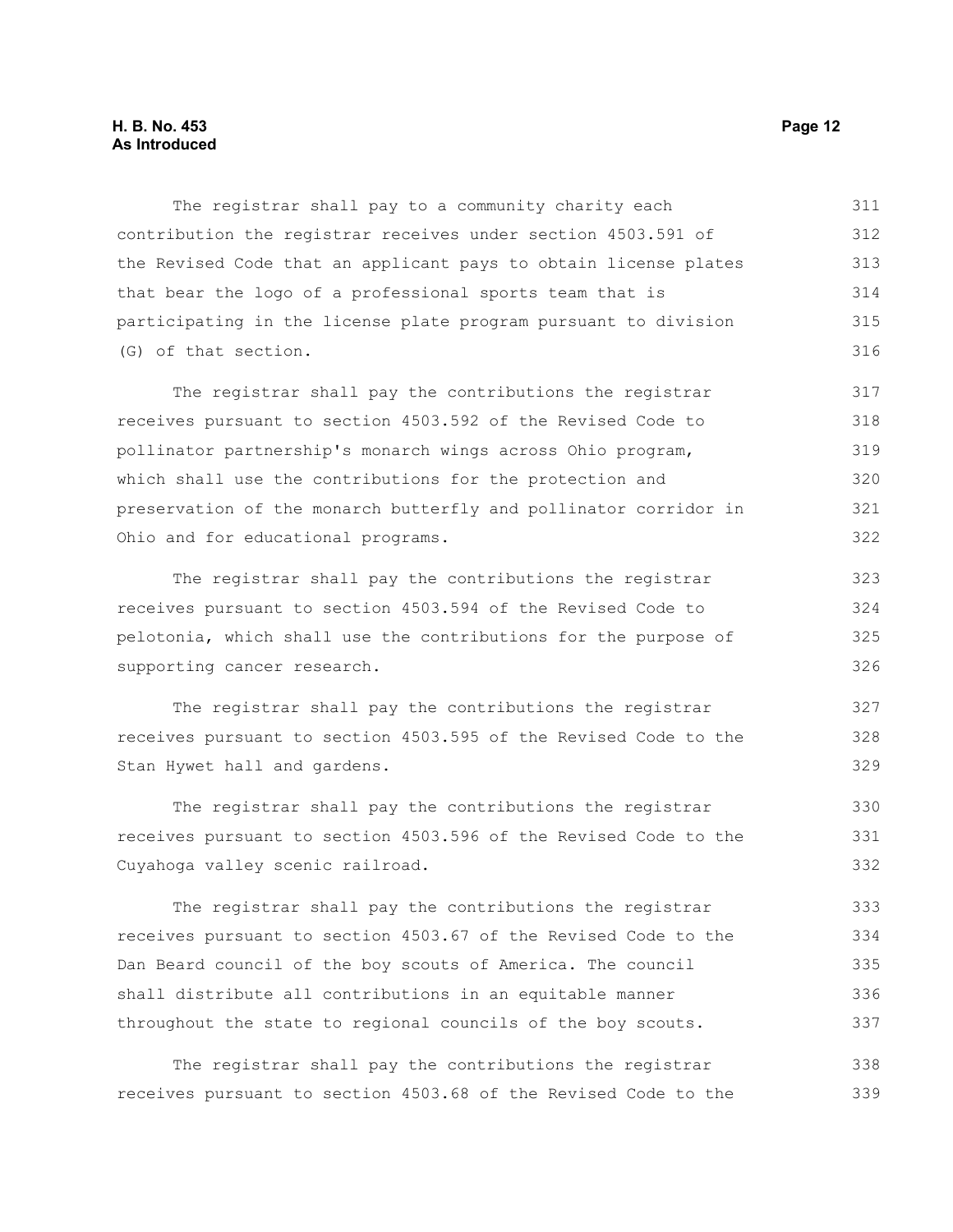girl scouts of Ohio's heartland. The girl scouts of Ohio's heartland shall distribute all contributions in an equitable manner throughout the state to regional councils of the girl scouts. 340 341 342 343

The registrar shall pay the contributions the registrar receives pursuant to section 4503.69 of the Revised Code to the Dan Beard council of the boy scouts of America. The council shall distribute all contributions in an equitable manner throughout the state to regional councils of the boy scouts. 344 345 346 347 348

The registrar shall pay the contributions the registrar receives pursuant to section 4503.70 of the Revised Code to the charitable foundation of the grand lodge of Ohio,  $f. \&a. m.$ which shall use the contributions for scholarship purposes. 349 350 351 352

The registrar shall pay the contributions the registrar receives pursuant to section 4503.701 of the Revised Code to the Prince Hall grand lodge of free and accepted masons of Ohio, which shall use the contributions for scholarship purposes. 353 354 355 356

The registrar shall pay the contributions the registrar receives pursuant to section 4503.702 of the Revised Code to the Ohio Association of the Improved Benevolent and Protective Order of the Elks of the World, which shall use the funds for charitable purposes. 357 358 359 360 361

The registrar shall pay the contributions the registrar receives pursuant to section 4503.71 of the Revised Code to the fraternal order of police of Ohio, incorporated, which shall deposit the fees into its general account to be used for purposes of the fraternal order of police of Ohio, incorporated. 362 363 364 365 366

The registrar shall pay the contributions the registrar receives pursuant to section 4503.711 of the Revised Code to the 367 368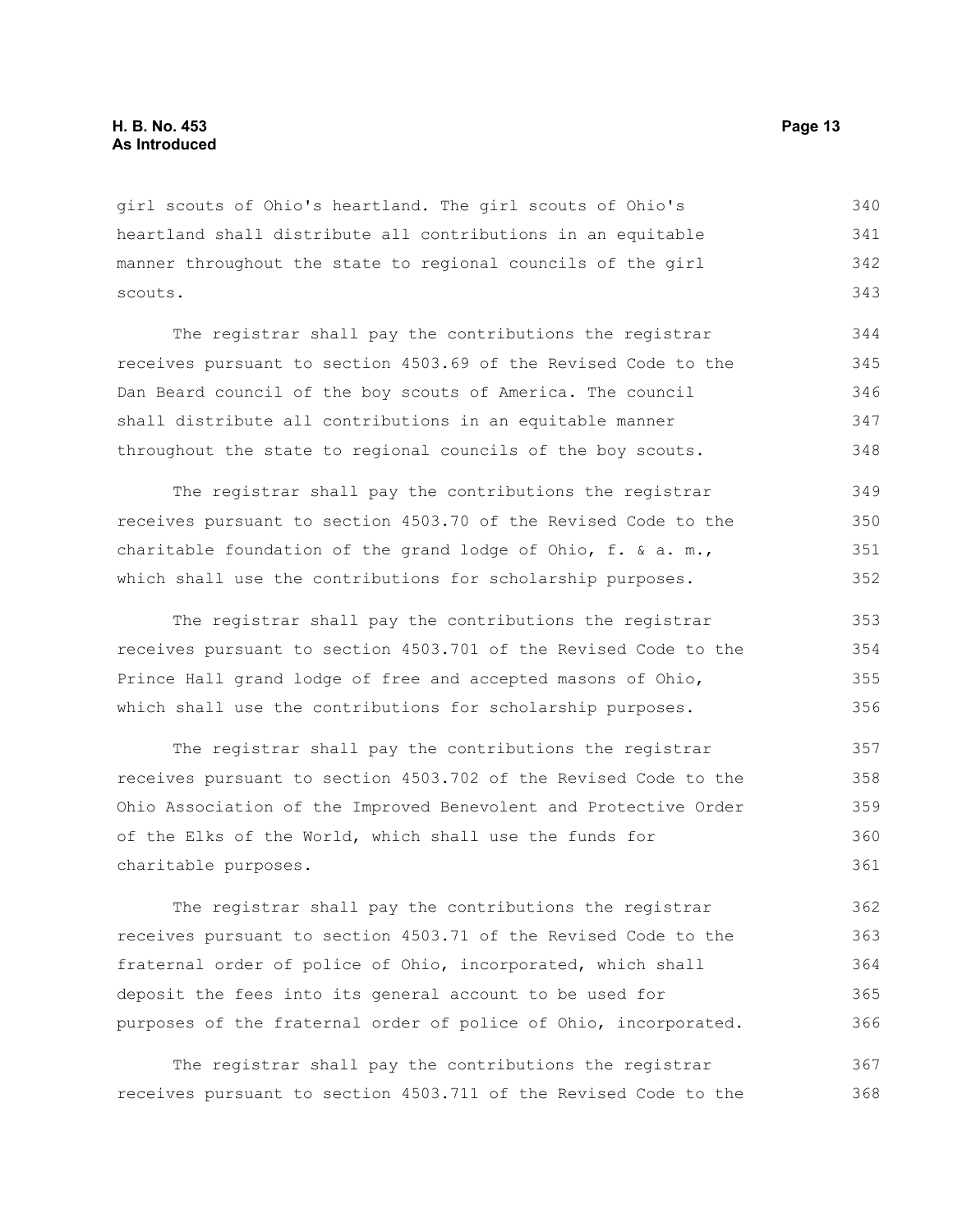#### **H. B. No. 453 Page 14 As Introduced**

fraternal order of police of Ohio, incorporated, which shall deposit the contributions into an account that it creates to be used for the purpose of advancing and protecting the law enforcement profession, promoting improved law enforcement methods, and teaching respect for law and order. 369 370 371 372 373

The registrar shall pay the contributions received pursuant to section 4503.712 of the Revised Code to Ohio concerns of police survivors, which shall use those contributions to provide whatever assistance may be appropriate to the families of Ohio law enforcement officers who are killed in the line of duty. 374 375 376 377 378 379

The registrar shall pay the contributions received pursuant to section 4503.713 of the Revised Code to the greater Cleveland peace officers memorial society, which shall use those contributions to honor law enforcement officers who have died in the line of duty and support its charitable purposes. 380 381 382 383 384

The registrar shall pay the contributions received pursuant to section 4503.714 of the Revised Code to the Ohio association of chiefs of police. 385 386 387

The registrar shall pay the contributions the registrar receives pursuant to section 4503.715 of the Revised Code to the fallen linemen organization, which shall use the contributions to recognize and memorialize fallen linemen and support their families. 388 389 390 391 392

The registrar shall pay the contributions the registrar receives pursuant to section 4503.716 of the Revised Code to the fallen timbers battlefield preservation commission, which shall use the contributions to further the mission of the commission. 393 394 395 396

The registrar shall pay the contributions the registrar 397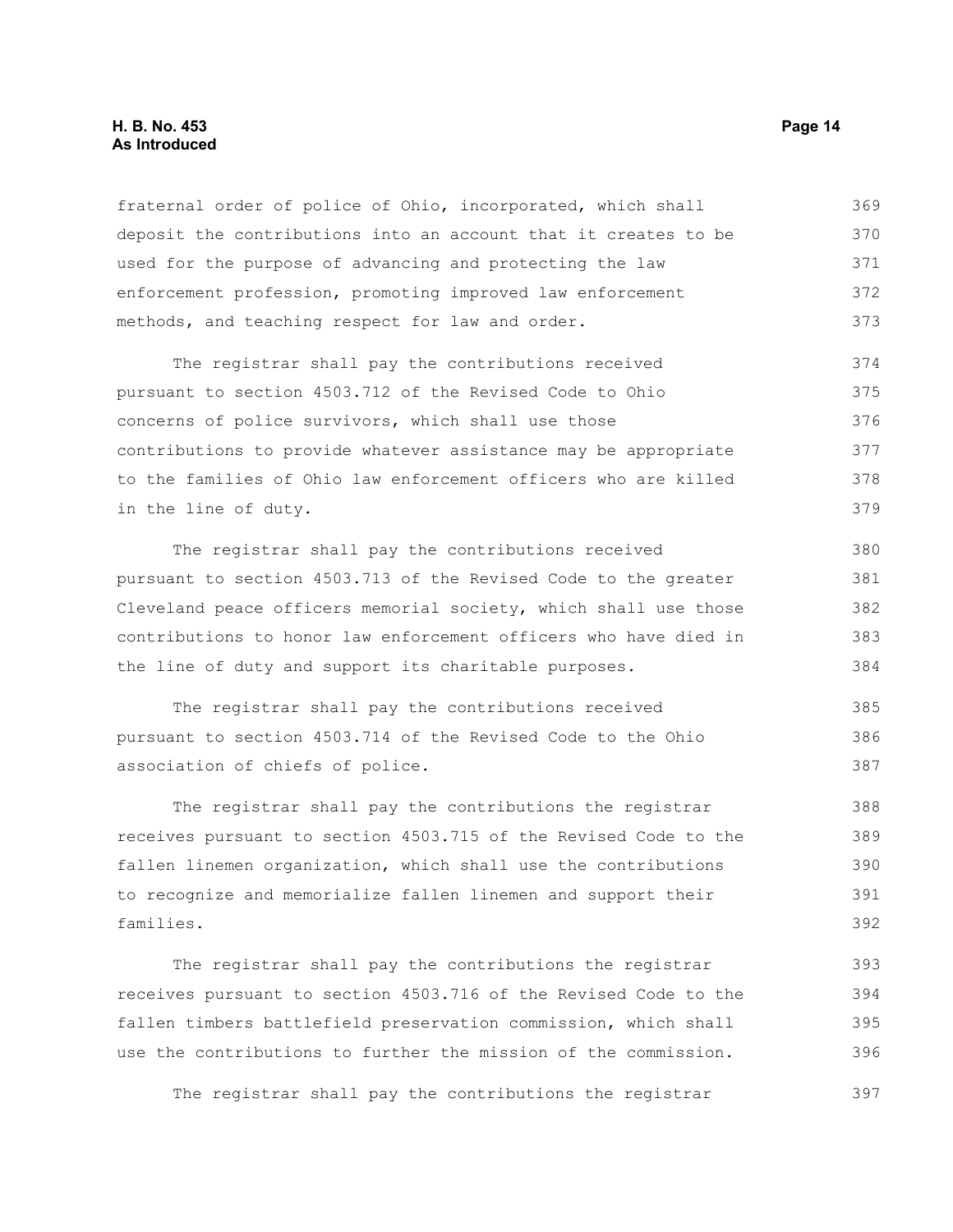#### **H. B. No. 453 Page 15 As Introduced**

receives pursuant to section 4503.72 of the Revised Code to the organization known on March 31, 2003, as the Ohio CASA/GAL association, a private, nonprofit corporation organized under Chapter 1702. of the Revised Code. The Ohio CASA/GAL association shall use these contributions to pay the expenses it incurs in administering a program to secure the proper representation in the courts of this state of abused, neglected, and dependent children, and for the training and supervision of persons participating in that program. 398 399 400 401 402 403 404 405 406

The registrar shall pay the contributions the registrar receives pursuant to section 4503.722 of the Revised Code to the Down Syndrome Association of Central Ohio, which shall use the contributions for advocacy purposes throughout the state.

The registrar shall pay the contributions the registrar receives pursuant to section 4503.724 of the Revised Code to the Ohio Chapter of the American Foundation for Suicide Prevention, which shall use the contributions for programs, education, and advocacy purposes throughout the state. 411 412 413 414 415

The registrar shall pay the contributions the registrar receives pursuant to section 4503.725 of the Revised Code to the ALS association central & southern Ohio chapter, which shall split the contributions between that chapter and the ALS association northern Ohio chapter in accordance with any agreement between the two associations. The contributions shall be used to discover treatments and a cure for ALS, and to serve, advocate for, and empower people affected by ALS to live their lives to the fullest. 416 417 418 419 420 421 422 423 424

The registrar shall pay the contributions the registrar receives pursuant to section 4503.73 of the Revised Code to Wright B. Flyer, incorporated, which shall deposit the 425 426 427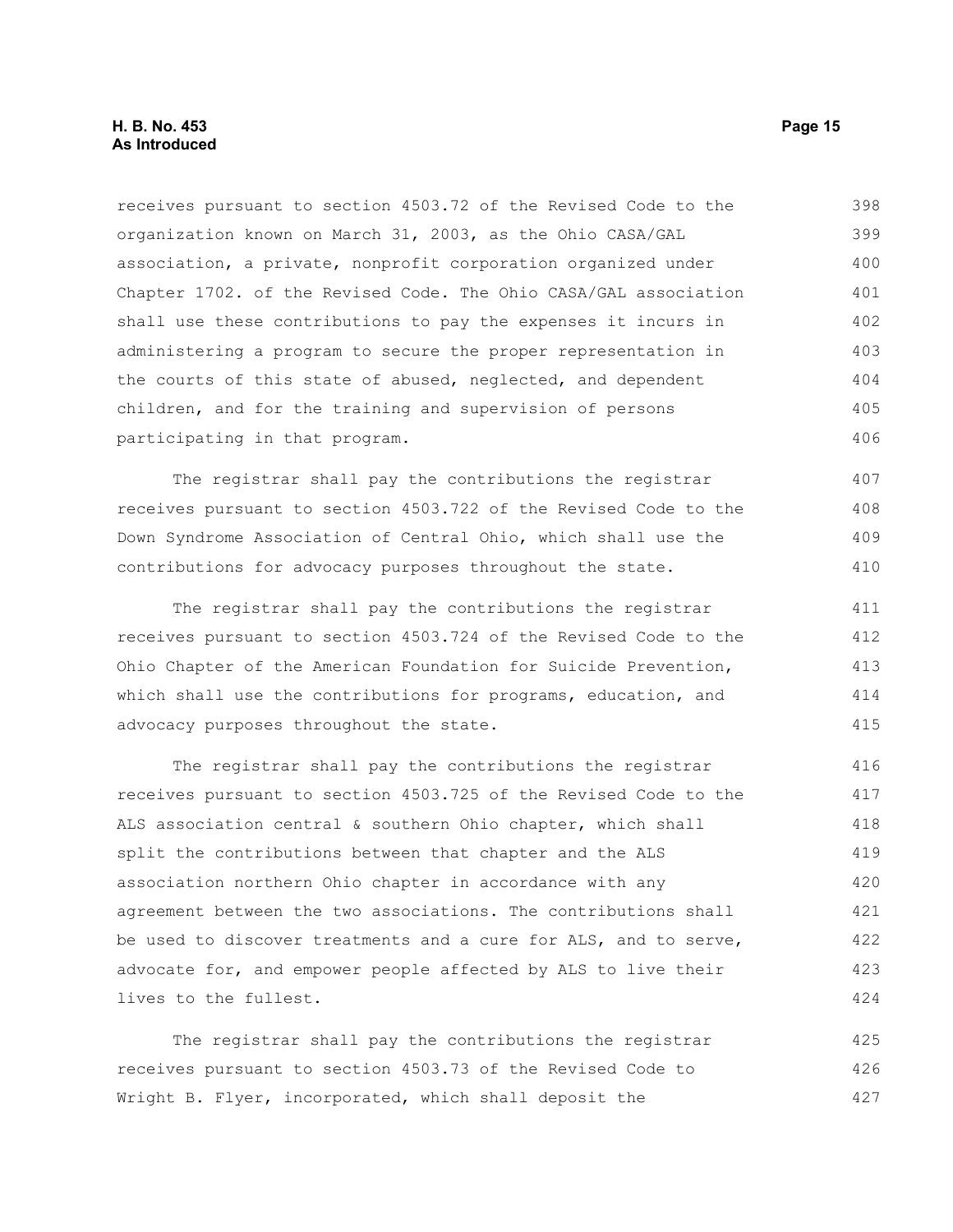contributions into its general account to be used for purposes of Wright B. Flyer, incorporated. 428 429

The registrar shall pay the contributions the registrar receives pursuant to section 4503.732 of the Revised Code to the Siegel Shuster society, a nonprofit organization dedicated to commemorating and celebrating the creation of Superman in Cleveland, Ohio. 430 431 432 433 434

The registrar shall pay the contributions the registrar receives pursuant to section 4503.733 of the Revised Code to the central Ohio chapter of the juvenile diabetes research foundation, which shall distribute the contributions to the chapters of the juvenile diabetes research foundation in whose geographic territory the person who paid the contribution resides. 435 436 437 438 439 440 441

The registrar shall pay the contributions the registrar receives pursuant to section 4503.734 of the Revised Code to the Ohio highway patrol auxiliary foundation, which shall use the contributions to fulfill the foundation's mission of supporting law enforcement education and assistance.

The registrar shall pay the contributions the registrar receives pursuant to section 4503.74 of the Revised Code to the Columbus zoological park association, which shall disburse the moneys to Ohio's major metropolitan zoos, as defined in section 4503.74 of the Revised Code, in accordance with a written agreement entered into by the major metropolitan zoos. 447 448 449 450 451 452

The registrar shall pay the contributions the registrar receives pursuant to section 4503.75 of the Revised Code to the rotary foundation, located on March 31, 2003, in Evanston, Illinois, to be placed in a fund known as the permanent fund and 453 454 455 456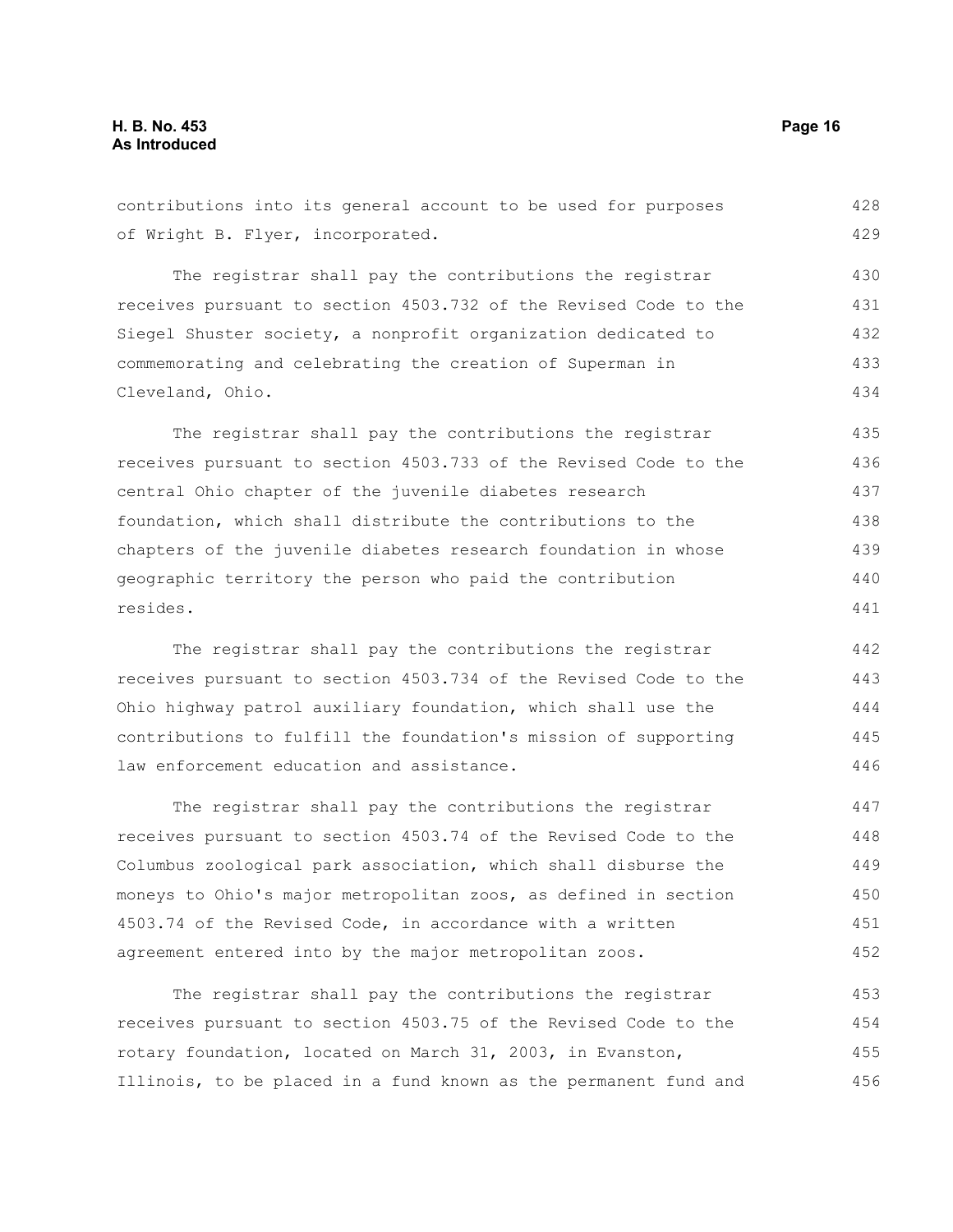used to endow educational and humanitarian programs of the rotary foundation. The registrar shall pay the contributions the registrar receives pursuant to section 4503.751 of the Revised Code to the Ohio association of realtors, which shall deposit the contributions into a property disaster relief fund maintained under the Ohio realtors charitable and education foundation. The registrar shall pay the contributions the registrar receives pursuant to section 4503.752 of the Revised Code to buckeye corvettes, incorporated, which shall use the contributions to pay for its charitable activities and programs. The registrar shall pay the contributions the registrar receives pursuant to section 4503.754 of the Revised Code to the municipal corporation of Twinsburg. The registrar shall pay the contributions the registrar receives pursuant to section 4503.763 of the Revised Code to the Ohio history connection to be used solely to build, support, and maintain the Ohio battleflag collection within the Ohio history connection. The registrar shall pay the contributions the registrar receives pursuant to section 4503.764 of the Revised Code to the Medina county historical society, which shall use those 457 458 459 460 461 462 463 464 465 466 467 468 469 470 471 472 473 474 475 476 477 478

The registrar shall pay the contributions the registrar receives pursuant to section 4503.765 of the Revised Code to the Amaranth grand chapter foundation, which shall use the contributions for communal outreach, charitable service, and scholarship purposes. 481 482 483 484 485

contributions to distribute between the various historical

societies and museums in Medina county.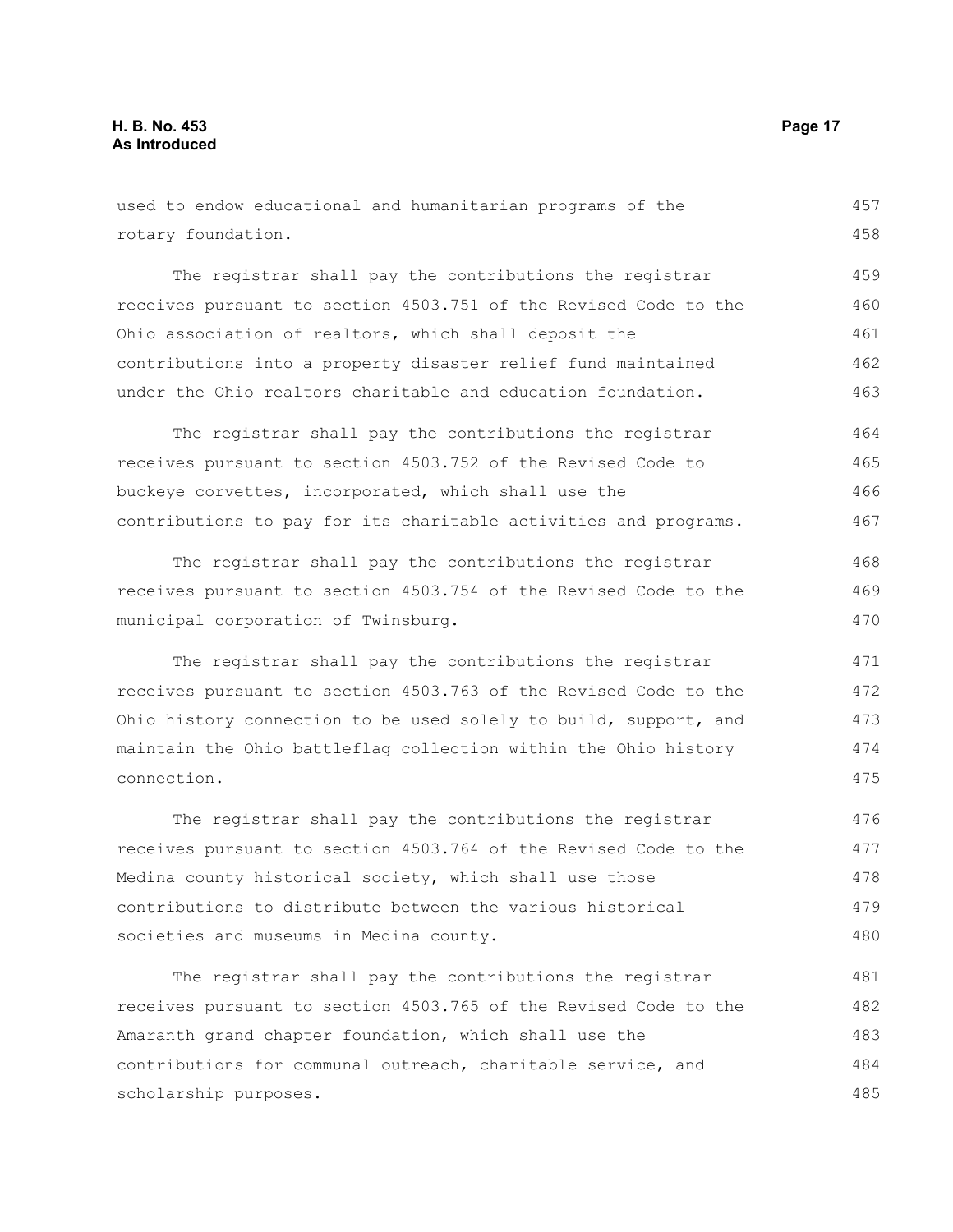#### **H. B. No. 453 Page 18 As Introduced**

The registrar shall pay the contributions the registrar receives pursuant to section 4503.767 of the Revised Code to folds of honor of central Ohio, which shall use the contributions to provide scholarships to spouses and children either of disabled veterans or of members of any branch of the armed forces who died during their service. 486 487 488 489 490 491

The registrar shall pay the contributions the registrar receives pursuant to section 4503.85 of the Revised Code to the Ohio sea grant college program to be used for Lake Erie area research projects. 492 493 494 495

The registrar shall pay the contributions the registrar receives pursuant to section 4503.86 of the Revised Code to the Ohio Lincoln highway historic byway, which shall use those contributions solely to promote and support the historical preservation and advertisement of the Lincoln highway in this state. 496 497 498 499 500 501

The registrar shall pay the contributions the registrar receives pursuant to section 4503.87 of the Revised Code to the Grove City little league dream field fund, which shall use those contributions solely to build, maintain, and improve youth baseball fields within the municipal corporation of Grove City. 502 503 504 505 506

The registrar shall pay the contributions the registrar receives pursuant to section 4503.871 of the Revised Code to the Solon city school district. The school district shall use the contributions it receives to pay the expenses it incurs in providing services to the school district's students that assist in developing or maintaining the mental and emotional well-being of the students. The services provided may include bereavement counseling, instruction in defensive driving techniques, sensitivity training, and the counseling and education of 507 508 509 510 511 512 513 514 515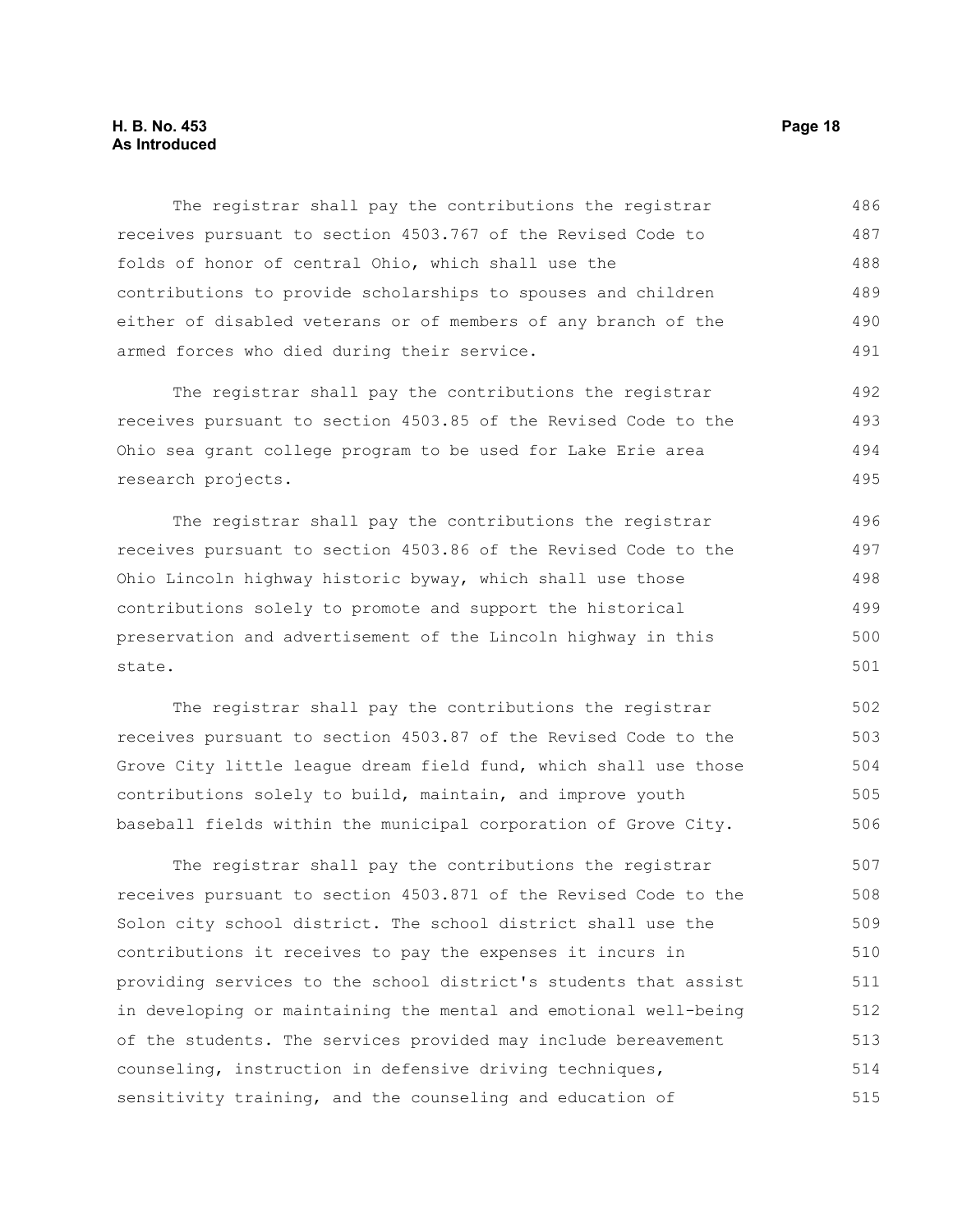#### **H. B. No. 453 Page 19 As Introduced**

students regarding bullying, dating violence, drug abuse, suicide prevention, and human trafficking. The school district superintendent or, in the school district superintendent's discretion, the appropriate school principal or appropriate school counselors shall determine any charitable organizations that the school district hires to provide those services. The school district also may use the contributions it receives to pay for members of the faculty of the school district to receive training in providing such services to the students of the school district. The school district shall ensure that any charitable organization that is hired by the district is exempt from federal income taxation under subsection 501(c)(3) of the Internal Revenue Code. The school district shall not use the contributions it receives for any other purpose. 516 517 518 519 520 521 522 523 524 525 526 527 528 529

The registrar shall pay the contributions the registrar receives pursuant to section 4503.872 of the Revised Code to the Canton city school district. The district may use the contributions for student welfare, but shall not use the contributions for any political purpose or to pay salaries of district employees.

The registrar shall pay the contributions the registrar receives pursuant to section 4503.873 of the Revised Code to Padua Franciscan high school located in the municipal corporation of Parma. The school shall use fifty per cent of the contributions it receives to provide tuition assistance to its students. The school shall use the remaining fifty per cent to pay the expenses it incurs in providing services to the school's students that assist in developing or maintaining the mental and emotional well-being of the students. The services provided may include bereavement counseling, instruction in defensive driving techniques, sensitivity training, and the counseling and 536 537 538 539 540 541 542 543 544 545 546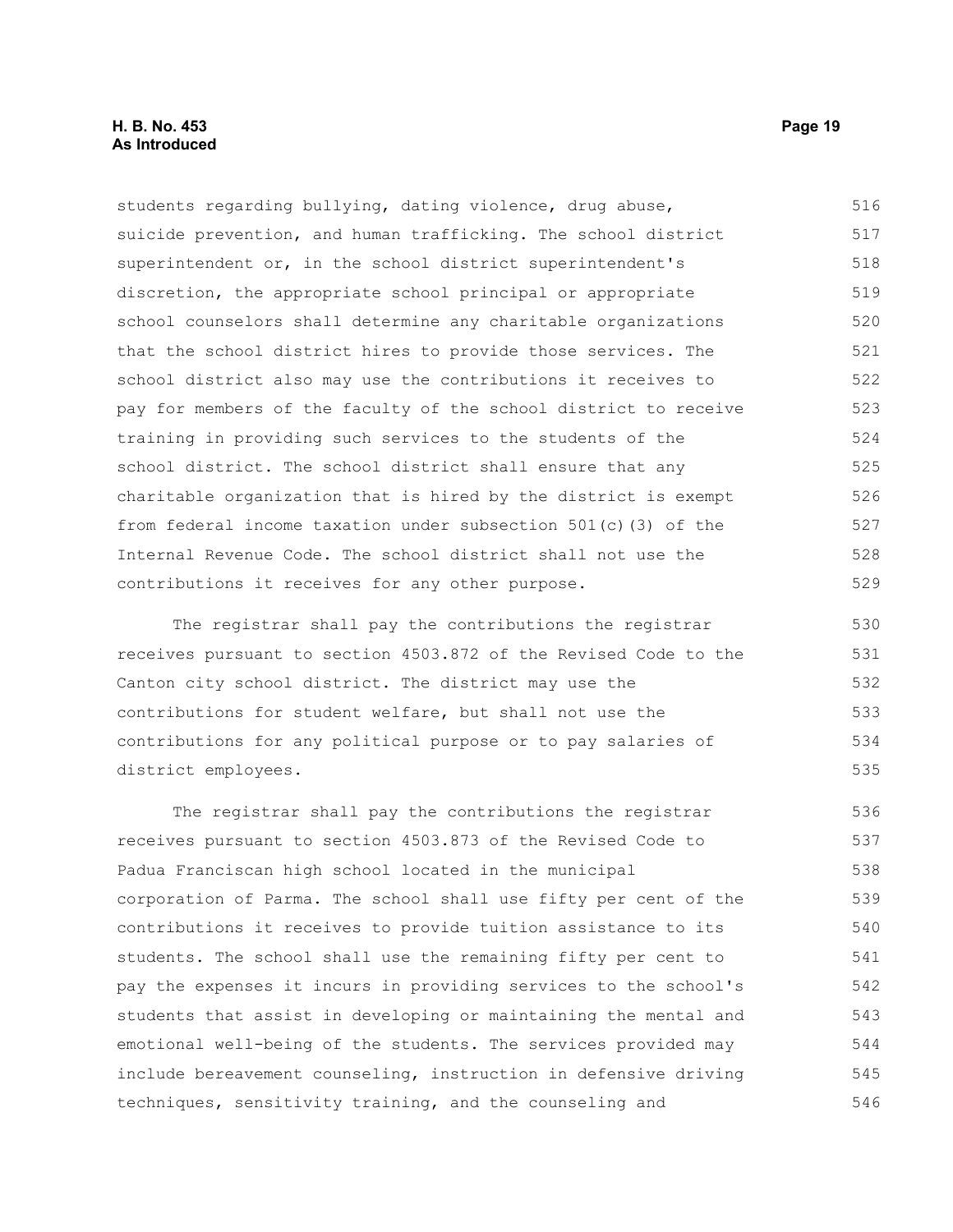#### **H. B. No. 453 Page 20 As Introduced**

education of students regarding bullying, dating violence, drug abuse, suicide prevention, and human trafficking. As a part of providing such services, the school may pay for members of the faculty of the school to receive training in providing those services. The school principal or, in the school principal's discretion, appropriate school counselors shall determine any charitable organizations that the school hires to provide those services. The school shall ensure that any such charitable organization is exempt from federal income taxation under subsection 501(c)(3) of the Internal Revenue Code. The school shall not use the contributions it receives for any other purpose. 547 548 549 550 551 552 553 554 555 556 557 558

The registrar shall pay the contributions the registrar receives pursuant to section 4503.874 of the Revised Code to St. Edward high school located in the municipal corporation of Lakewood. The school shall use fifty per cent of the contributions it receives to provide tuition assistance to its students. The school shall use the remaining fifty per cent to pay the expenses it incurs in providing services to the school's students that assist in developing or maintaining the mental and emotional well-being of the students. The services provided may include bereavement counseling, instruction in defensive driving techniques, sensitivity training, and the counseling and education of students regarding bullying, dating violence, drug abuse, suicide prevention, and human trafficking. As a part of providing such services, the school may pay for members of the faculty of the school to receive training in providing those services. The school principal or, in the school principal's discretion, appropriate school counselors shall determine any charitable organizations that the school hires to provide those services. The school shall ensure that any such charitable 559 560 561 562 563 564 565 566 567 568 569 570 571 572 573 574 575 576 577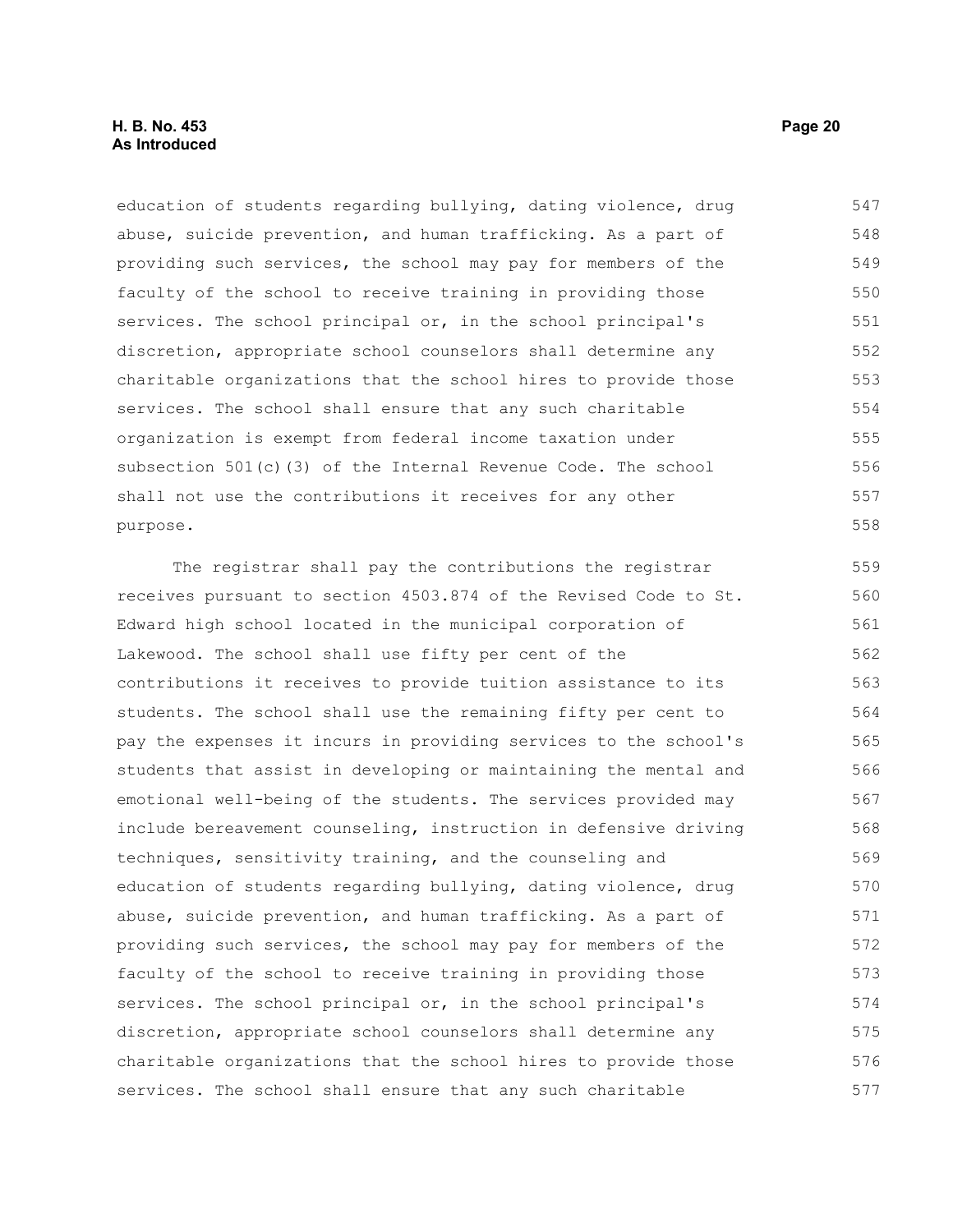organization is exempt from federal income taxation under subsection 501(c)(3) of the Internal Revenue Code. The school shall not use the contributions it receives for any other purpose. 578 579 580 581

The registrar shall pay the contributions the registrar receives pursuant to section 4503.875 of the Revised Code to Walsh Jesuit high school located in the municipal corporation of Cuyahoga Falls. The school shall use fifty per cent of the contributions it receives to provide tuition assistance to its students. The school shall use the remaining fifty per cent to pay the expenses it incurs in providing services to the school's students that assist in developing or maintaining the mental and emotional well-being of the students. The services provided may include bereavement counseling, instruction in defensive driving techniques, sensitivity training, and the counseling and education of students regarding bullying, dating violence, drug abuse, suicide prevention, and human trafficking. As a part of providing such services, the school may pay for members of the faculty of the school to receive training in providing those services. The school principal or, in the school principal's discretion, appropriate school counselors shall determine any charitable organizations that the school hires to provide those services. The school shall ensure that any such charitable organization is exempt from federal income taxation under subsection 501(c)(3) of the Internal Revenue Code. The school shall not use the contributions it receives for any other purpose. 582 583 584 585 586 587 588 589 590 591 592 593 594 595 596 597 598 599 600 601 602 603 604

The registrar shall pay the contributions the registrar receives pursuant to section 4503.876 of the Revised Code to the North Royalton city school district. The school district shall use the contributions it receives to pay the expenses it incurs 605 606 607 608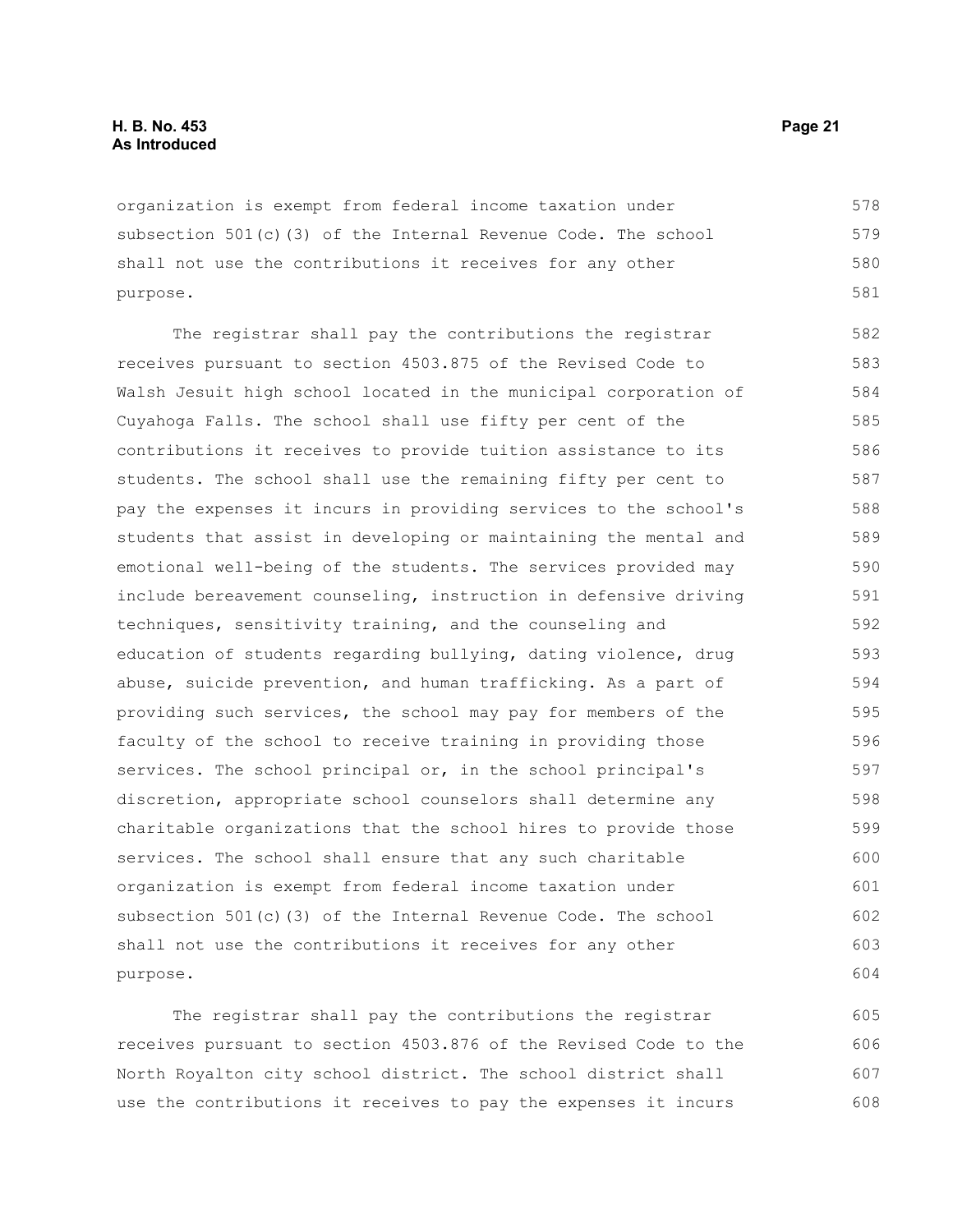#### **H. B. No. 453 Page 22 As Introduced**

in providing services to the school district's students that assist in developing or maintaining the mental and emotional well-being of the students. The services provided may include bereavement counseling, instruction in defensive driving techniques, sensitivity training, and the counseling and education of students regarding bullying, dating violence, drug abuse, suicide prevention, and human trafficking. The school district superintendent or, in the school district superintendent's discretion, the appropriate school principal or appropriate school counselors shall determine any charitable organizations that the school district hires to provide those services. The school district also may use the contributions it receives to pay for members of the faculty of the school district to receive training in providing such services to the students of the school district. The school district shall ensure that any charitable organization that is hired by the district is exempt from federal income taxation under subsection 501(c)(3) of the Internal Revenue Code. The school district shall not use the contributions it receives for any other purpose. 609 610 611 612 613 614 615 616 617 618 619 620 621 622 623 624 625 626 627 628

The registrar shall pay the contributions the registrar receives pursuant to section 4503.877 of the Revised Code to the Independence local school district. The school district shall use the contributions it receives to pay the expenses it incurs in providing services to the school district's students that assist in developing or maintaining the mental and emotional well-being of the students. The services provided may include bereavement counseling, instruction in defensive driving techniques, sensitivity training, and the counseling and education of students regarding bullying, dating violence, drug abuse, suicide prevention, and human trafficking. The school 629 630 631 632 633 634 635 636 637 638 639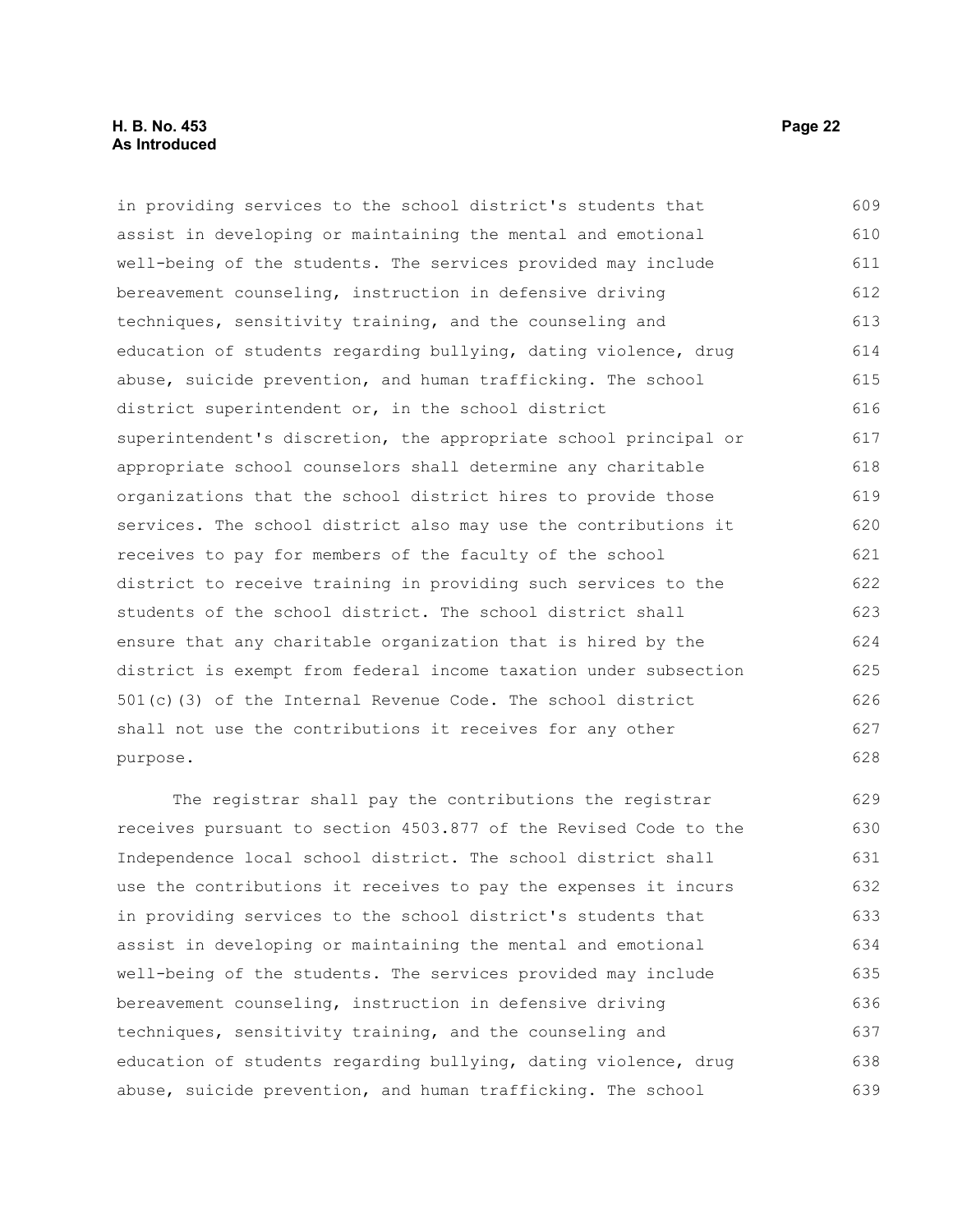#### **H. B. No. 453 Page 23 As Introduced**

district superintendent or, in the school district superintendent's discretion, the appropriate school principal or appropriate school counselors shall determine any charitable organizations that the school district hires to provide those services. The school district also may use the contributions it receives to pay for members of the faculty of the school district to receive training in providing such services to the students of the school district. The school district shall ensure that any charitable organization that is hired by the district is exempt from federal income taxation under subsection 501(c)(3) of the Internal Revenue Code. The school district shall not use the contributions it receives for any other purpose. 640 641 642 643 644 645 646 647 648 649 650 651 652

The registrar shall pay the contributions the registrar receives pursuant to section 4503.878 of the Revised Code to the Cuyahoga Heights local school district. The school district shall use the contributions it receives to pay the expenses it incurs in providing services to the school district's students that assist in developing or maintaining the mental and emotional well-being of the students. The services provided may include bereavement counseling, instruction in defensive driving techniques, sensitivity training, and the counseling and education of students regarding bullying, dating violence, drug abuse, suicide prevention, and human trafficking. The school district superintendent or, in the school district superintendent's discretion, the appropriate school principal or appropriate school counselors, shall determine any charitable organizations that the school district hires to provide those services. The school district also may use the contributions it receives to pay for members of the faculty of the school district to receive training in providing such services to the 653 654 655 656 657 658 659 660 661 662 663 664 665 666 667 668 669 670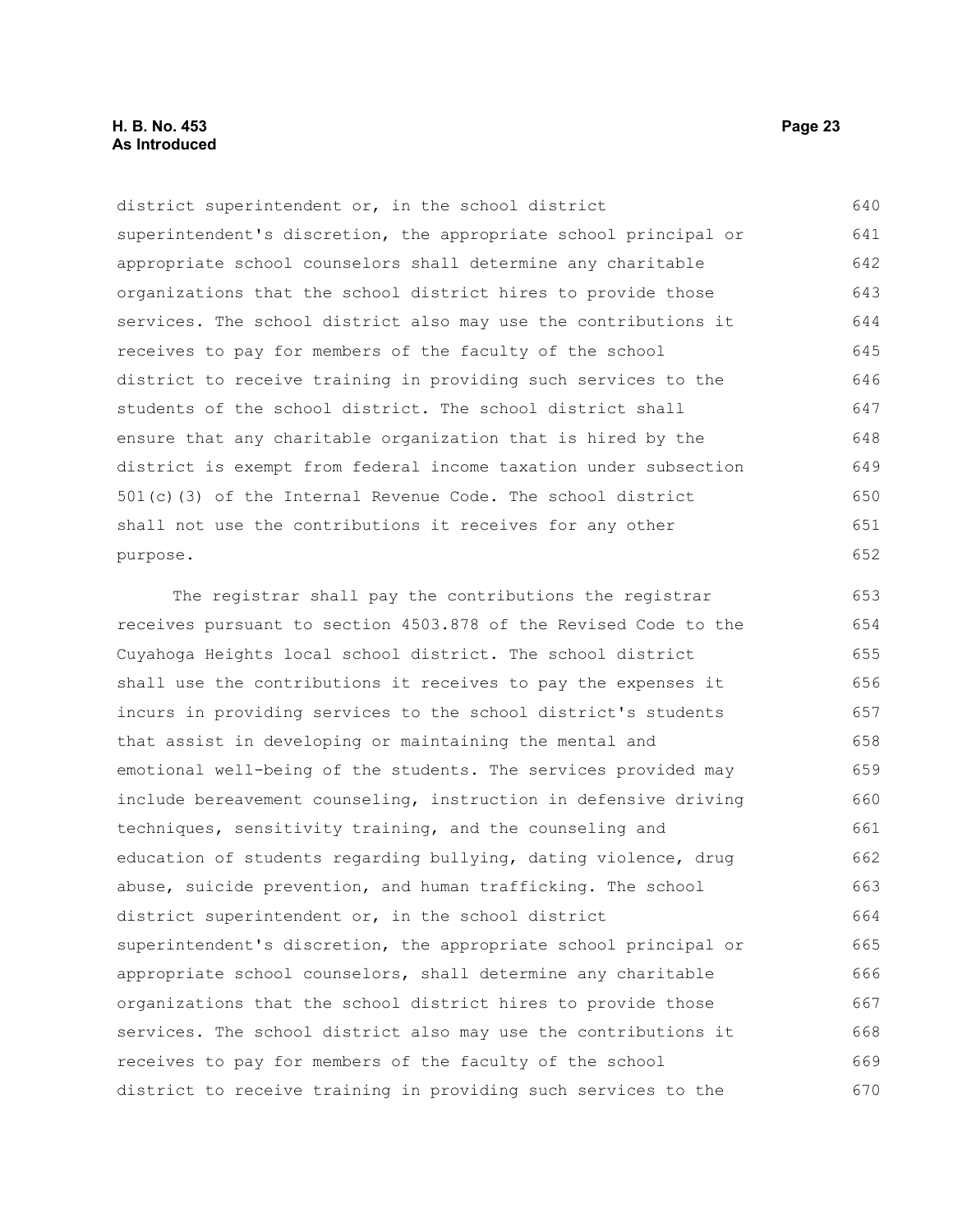students of the school district. The school district shall ensure that any charitable organization that is hired by the district is exempt from federal income taxation under subsection 501(c)(3) of the Internal Revenue Code. The school district shall not use the contributions it receives for any other purpose. 671 672 673 674 675 676

The registrar shall pay the contributions the registrar receives pursuant to section 4503.879 of the Revised Code to the west technical high school alumni association, which shall use the contributions for activities sponsored by the association. 677 678 679 680

The registrar shall pay the contributions the registrar receives pursuant to section 4503.88 of the Revised Code to the Kenston local school district. The school district shall use the contributions it receives to pay the expenses it incurs in providing services that assist in developing or maintaining a culture of environmental responsibility and an innovative science, technology, engineering, art, and math (S.T.E.A.M.) curriculum to the school district's students. The school district shall not use the contributions it receives for any other purpose. 681 682 683 684 685 686 687 688 689 690

The registrar shall pay the contributions the registrar receives pursuant to section 4503.881 of the Revised Code to La Salle high school in the municipal corporation of Cincinnati. The high school shall not use the contributions it receives for any political purpose. 691 692 693 694 695

The registrar shall pay the contributions the registrar receives pursuant to section 4503.882 of the Revised Code to St. John's Jesuit high school and academy located in the municipal corporation of Toledo. The school shall use the contributions it receives to provide tuition assistance for students attending 696 697 698 699 700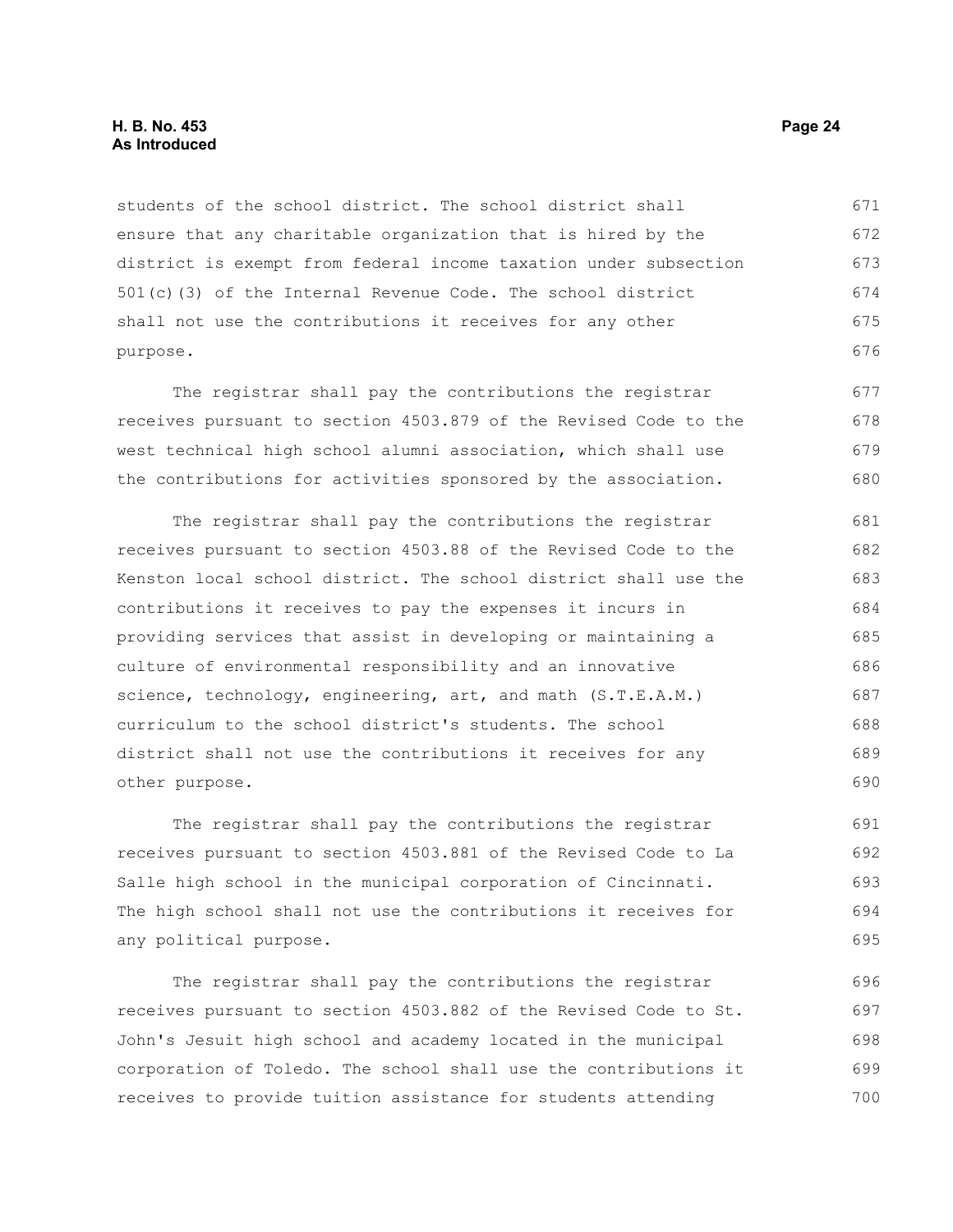the school.

The registrar shall pay the contributions the registrar receives pursuant to section 4503.883 of the Revised Code to St. Charles preparatory school located in the municipal corporation of Columbus, which shall use the contributions for the school's alumni association and the alumni association's purposes. 702 703 704 705 706

The registrar shall pay the contributions the registrar receives pursuant to section 4503.884 of the Revised Code to Archbishop Moeller high school located in the municipal corporation of Cincinnati. The high school shall not use the contributions it receives for any political purpose. 707 708 709 710 711

The registrar shall pay the contributions the registrar receives pursuant to section 4503.89 of the Revised Code to the American red cross of greater Columbus on behalf of the Ohio chapters of the American red cross, which shall use the contributions for disaster readiness, preparedness, and response programs on a statewide basis. 712 713 714 715 716 717

The registrar shall pay the contributions the registrar receives pursuant to section 4503.891 of the Revised Code to the Ohio lions foundation. The foundation shall use the contributions for charitable and educational purposes. 718 719 720 721

The registrar shall pay the contributions the registrar receives pursuant to section 4503.892 of the Revised Code to the Hudson city school district. The school district shall not use the contributions it receives for any political purpose. 722 723 724 725

The registrar shall pay the contributions the registrar receives pursuant to section 4503.893 of the Revised Code to the Harrison Central jr./sr. high school located in the municipal corporation of Cadiz. 726 727 728 729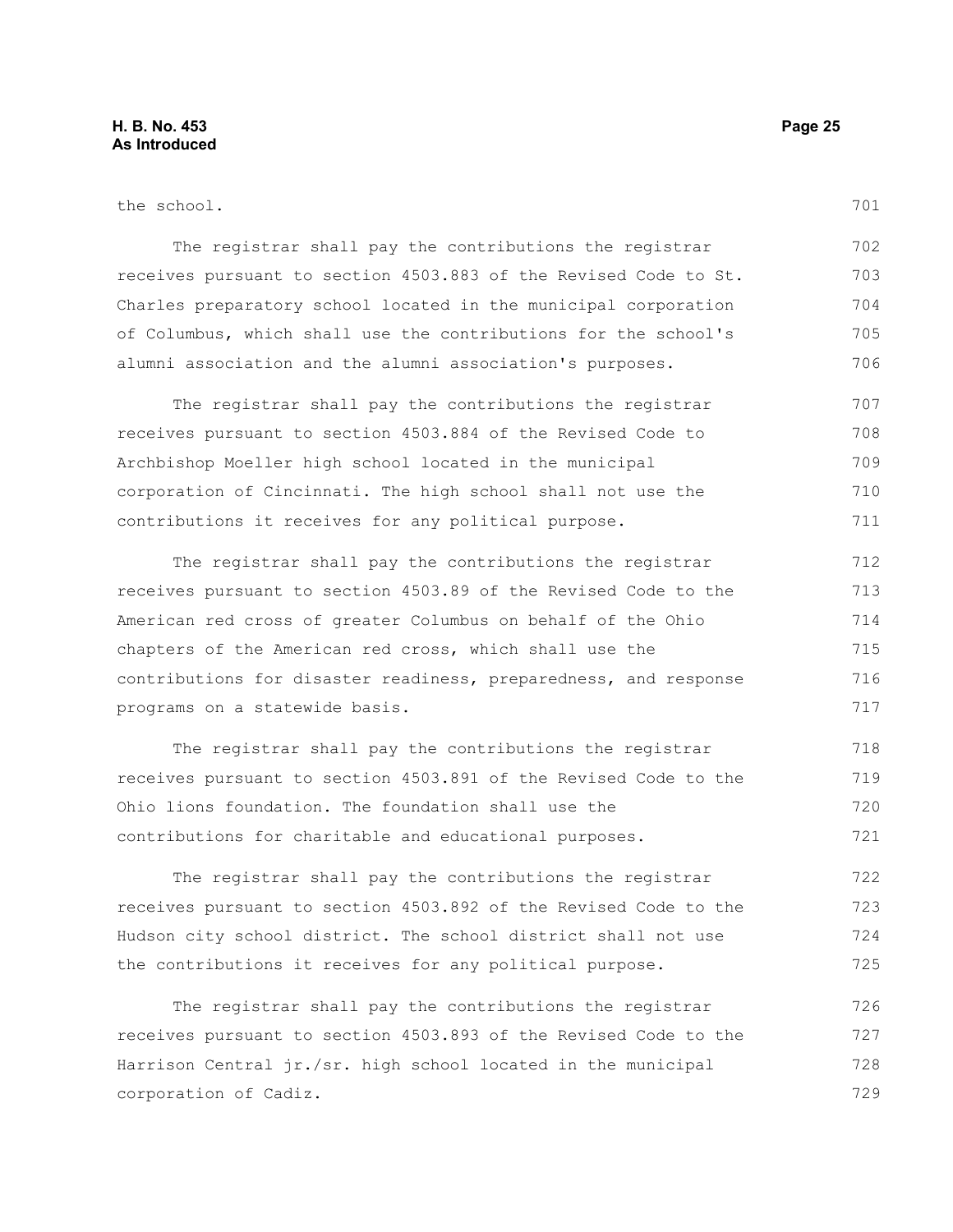The registrar shall pay the contributions the registrar receives pursuant to section 4503.899 of the Revised Code to the Cleveland clinic foundation, which shall use the contributions to support Cleveland clinic children's education, research, and patient services. 730 731 732 733 734

The registrar shall pay the contributions the registrar receives pursuant to section 4503.90 of the Revised Code to the nationwide children's hospital foundation.

The registrar shall pay the contributions the registrar receives pursuant to section 4503.901 of the Revised Code to the Ohio association for pupil transportation, which shall use the money to support transportation programs, provide training to school transportation professionals, and support other initiatives for school transportation safety. 738 739 740 741 742 743

The registrar shall pay the contributions the registrar receives pursuant to section 4503.902 of the Revised Code to St. Ignatius high school located in the municipal corporation of Cleveland. The school shall use fifty per cent of the contributions it receives to provide tuition assistance to its students. The school shall use the remaining fifty per cent to pay the expenses it incurs in providing services to the school's students that assist in developing or maintaining the mental and emotional well-being of the students. The services provided may include bereavement counseling, instruction in defensive driving techniques, sensitivity training, and the counseling and education of students regarding bullying, dating violence, drug abuse, suicide prevention, and human trafficking. As a part of providing such services, the school may pay for members of the faculty of the school to receive training in providing those services. The school principal or, in the school principal's 744 745 746 747 748 749 750 751 752 753 754 755 756 757 758 759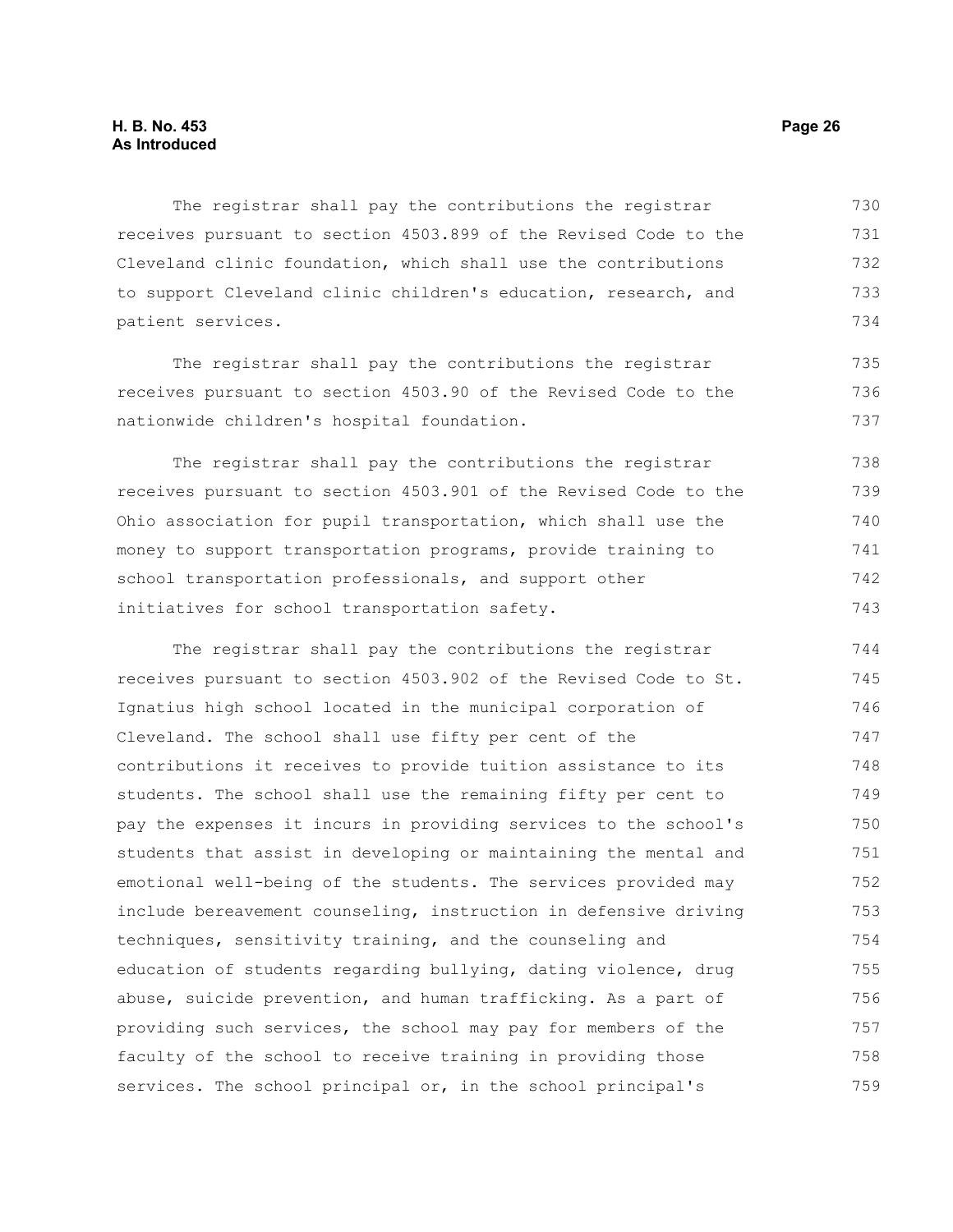#### **H. B. No. 453 Page 27 As Introduced**

discretion, appropriate school counselors shall determine any charitable organizations that the school hires to provide those services. The school shall ensure that any such charitable organization is exempt from federal income taxation under subsection 501(c)(3) of the Internal Revenue Code. The school shall not use the contributions it receives for any other purpose. 760 761 762 763 764 765 766

The registrar shall pay the contributions the registrar receives pursuant to section 4503.903 of the Revised Code to the Brecksville-Broadview Heights city school district. The school district shall use the contributions it receives to pay the expenses it incurs in providing services to the school district's students that assist in developing or maintaining the mental and emotional well-being of the students. The services provided may include bereavement counseling, instruction in defensive driving techniques, sensitivity training, and the counseling and education of students regarding bullying, dating violence, drug abuse, suicide prevention, and human trafficking. The school district superintendent or, in the school district superintendent's discretion, the appropriate school principal or appropriate school counselors shall determine any charitable organizations that the school district hires to provide those services. The school district also may use the contributions it receives to pay for members of the faculty of the school district to receive training in providing such services to the students of the school district. The school district shall ensure that any charitable organization that is hired by the district is exempt from federal income taxation under subsection 501(c)(3) of the Internal Revenue Code. The school district shall not use the contributions it receives for any other purpose. 767 768 769 770 771 772 773 774 775 776 777 778 779 780 781 782 783 784 785 786 787 788 789 790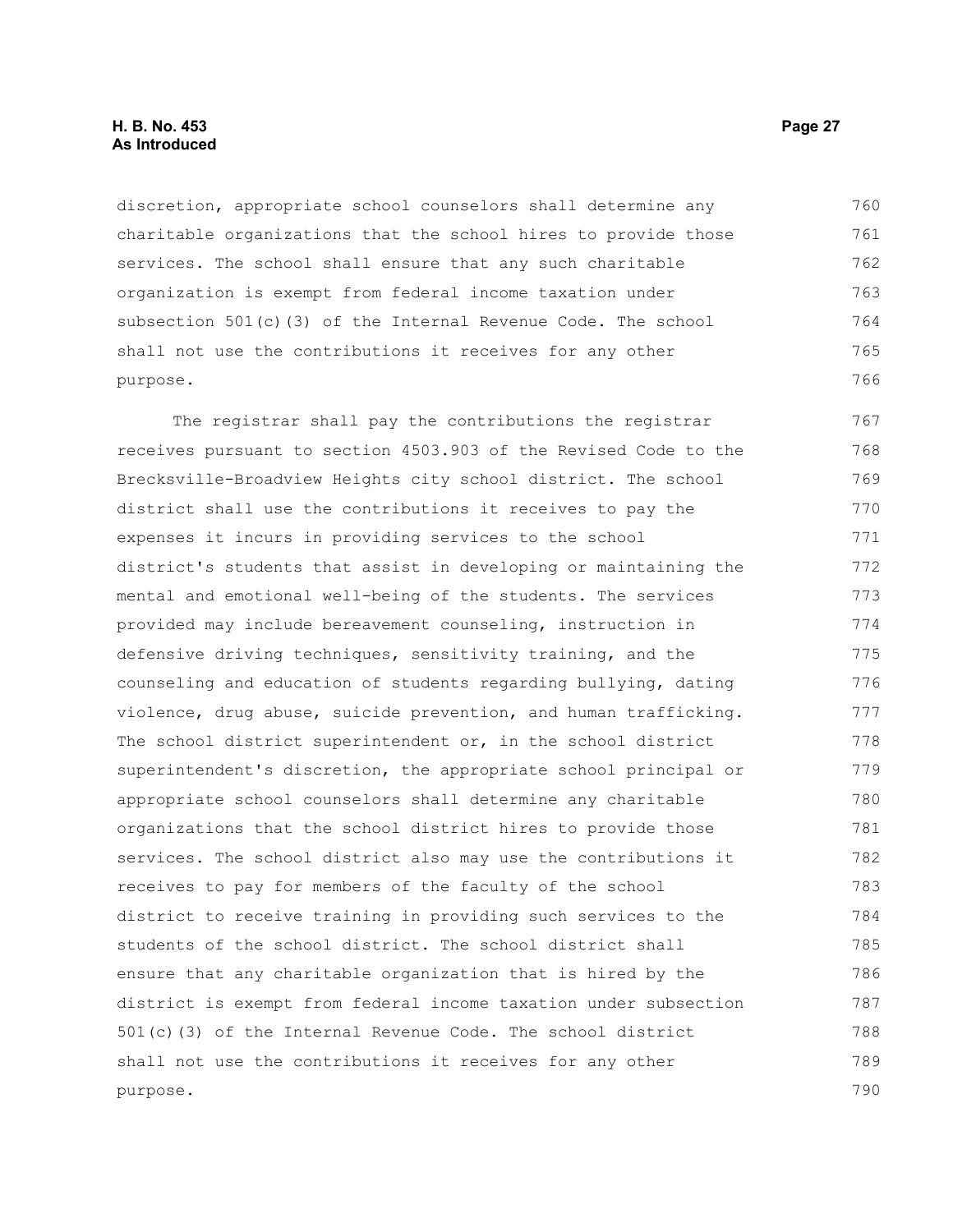#### **H. B. No. 453 Page 28 As Introduced**

The registrar shall pay the contributions the registrar receives pursuant to section 4503.904 of the Revised Code to the Chagrin Falls exempted village school district. The school district shall use the contributions it receives to pay the expenses it incurs in providing services to the school district's students that assist in developing or maintaining the mental and emotional well-being of the students. The services provided may include bereavement counseling, instruction in defensive driving techniques, sensitivity training, and the counseling and education of students regarding bullying, dating violence, drug abuse, suicide prevention, and human trafficking. The school district superintendent or, in the school district superintendent's discretion, the appropriate school principal or appropriate school counselors shall determine any charitable organizations that the school district hires to provide those services. The school district also may use the contributions it receives to pay for members of the faculty of the school district to receive training in providing such services to the students of the school district. The school district shall ensure that any charitable organization that is hired by the district is exempt from federal income taxation under subsection 501(c)(3) of the Internal Revenue Code. The school district shall not use the contributions it receives for any other purpose. 791 792 793 794 795 796 797 798 799 800 801 802 803 804 805 806 807 808 809 810 811 812 813 814

The registrar shall pay the contributions the registrar receives pursuant to section 4503.905 of the Revised Code to the Cuyahoga valley career center. The career center shall use the contributions it receives to pay the expenses it incurs in providing services to the career center's students that assist in developing or maintaining the mental and emotional well-being of the students. The services provided may include bereavement 815 816 817 818 819 820 821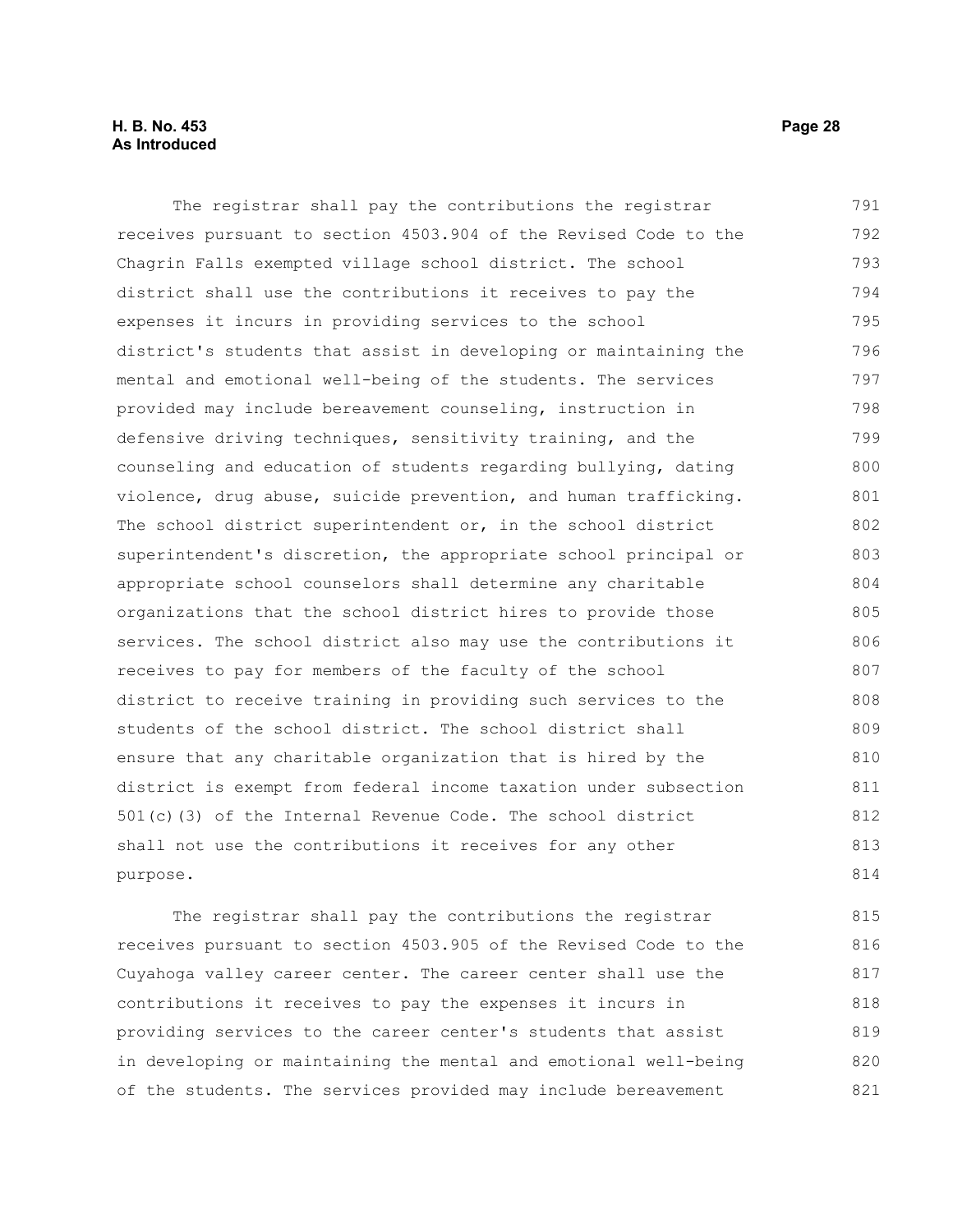counseling, instruction in defensive driving techniques, sensitivity training, and the counseling and education of students regarding bullying, dating violence, drug abuse, suicide prevention, and human trafficking. The career center's superintendent or in the career center's superintendent's discretion, the school board or appropriate school counselors shall determine any charitable organizations that the career center hires to provide those services. The career center also may use the contributions it receives to pay for members of the faculty of the career center to receive training in providing such services to the students of the career center. The career center shall ensure that any charitable organization that is hired by the career center is exempt from federal income taxation under subsection 501(c)(3) of the Internal Revenue Code. The career center shall not use the contributions it receives for any other purpose. 822 823 824 825 826 827 828 829 830 831 832 833 834 835 836 837

The registrar shall pay the contributions the registrar receives pursuant to section 4503.906 of the Revised Code to the Stow-Munroe Falls city school district. The school district shall not use the contributions it receives for any political purpose.

The registrar shall pay the contributions the registrar receives pursuant to section 4503.907 of the Revised Code to the Twinsburg city school district. The school district shall not use the contributions it receives for any political purpose. 843 844 845 846

The registrar shall pay the contributions the registrar receives pursuant to section 4503.908 of the Revised Code to St. Xavier high school located in Springfield township in Hamilton county. The school shall use fifty per cent of the contributions it receives to provide tuition assistance to its students. The 847 848 849 850 851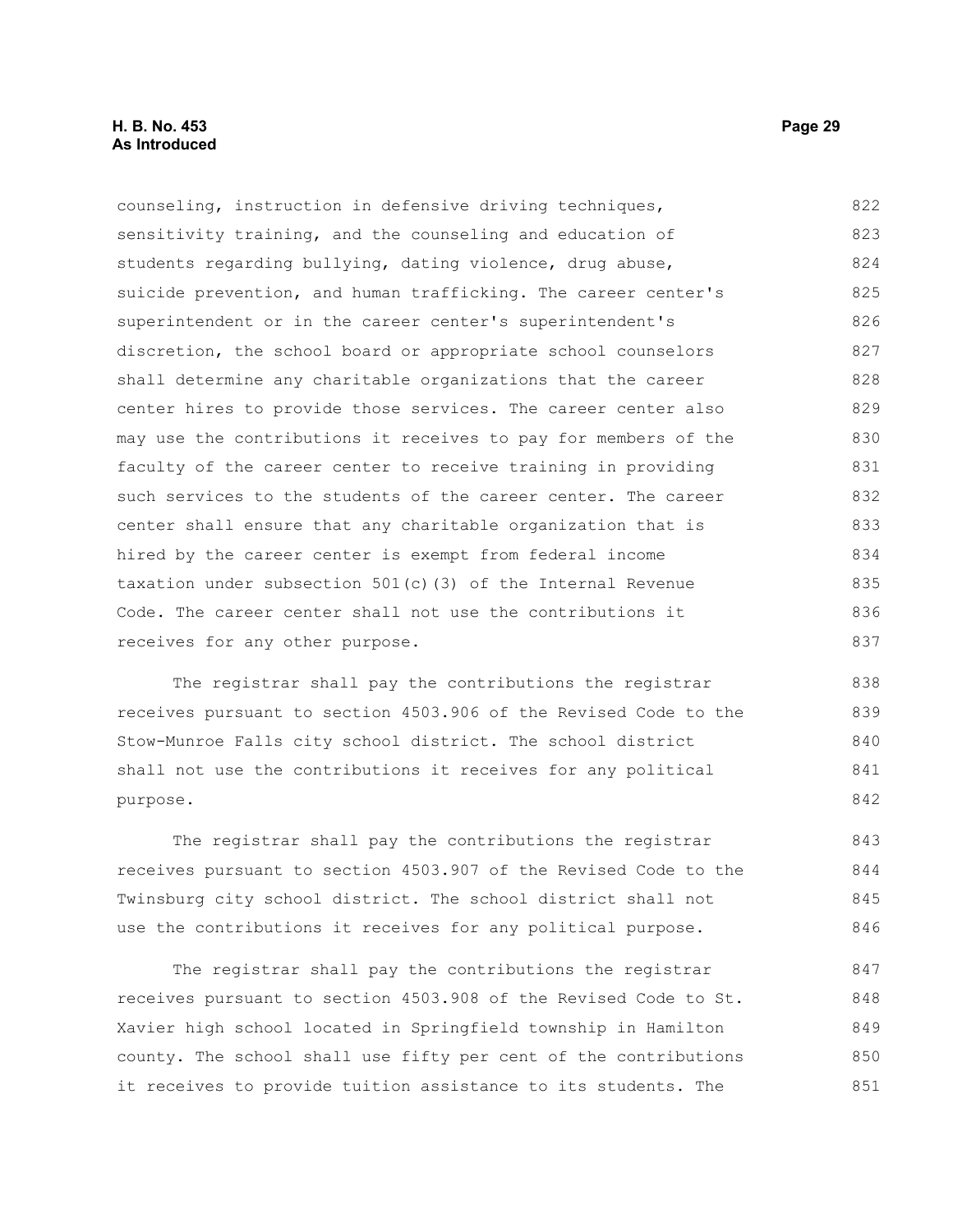#### **H. B. No. 453 Page 30 As Introduced**

school shall use the remaining fifty per cent to pay the expenses it incurs in providing services to the school's students that assist in developing or maintaining the mental and emotional well-being of the students. The services provided may include bereavement counseling, instruction in defensive driving techniques, sensitivity training, and the counseling and education of students regarding bullying, dating violence, drug abuse, suicide prevention, and human trafficking. As a part of providing such services, the school may pay for members of the faculty of the school to receive training in providing those services. The school principal or, in the school principal's discretion, appropriate school counselors shall determine any charitable organizations that the school hires to provide those services. The school shall ensure that any such charitable organization is exempt from federal income taxation under subsection 501(c)(3) of the Internal Revenue Code. The school shall not use the contributions it receives for any other purpose. 852 853 854 855 856 857 858 859 860 861 862 863 864 865 866 867 868 869

The registrar shall pay the contributions the registrar receives pursuant to section 4503.909 of the Revised Code to the Grandview Heights city school district, which shall use the contributions for its gifted programs and special education and related services. 870 871 872 873 874

The registrar shall pay the contributions received pursuant to section 4503.92 of the Revised Code to support our troops, incorporated, a national nonprofit corporation, which shall use those contributions in accordance with its articles of incorporation and for the benefit of servicemembers of the armed forces of the United States and their families when they are in financial need. 875 876 877 878 879 880 881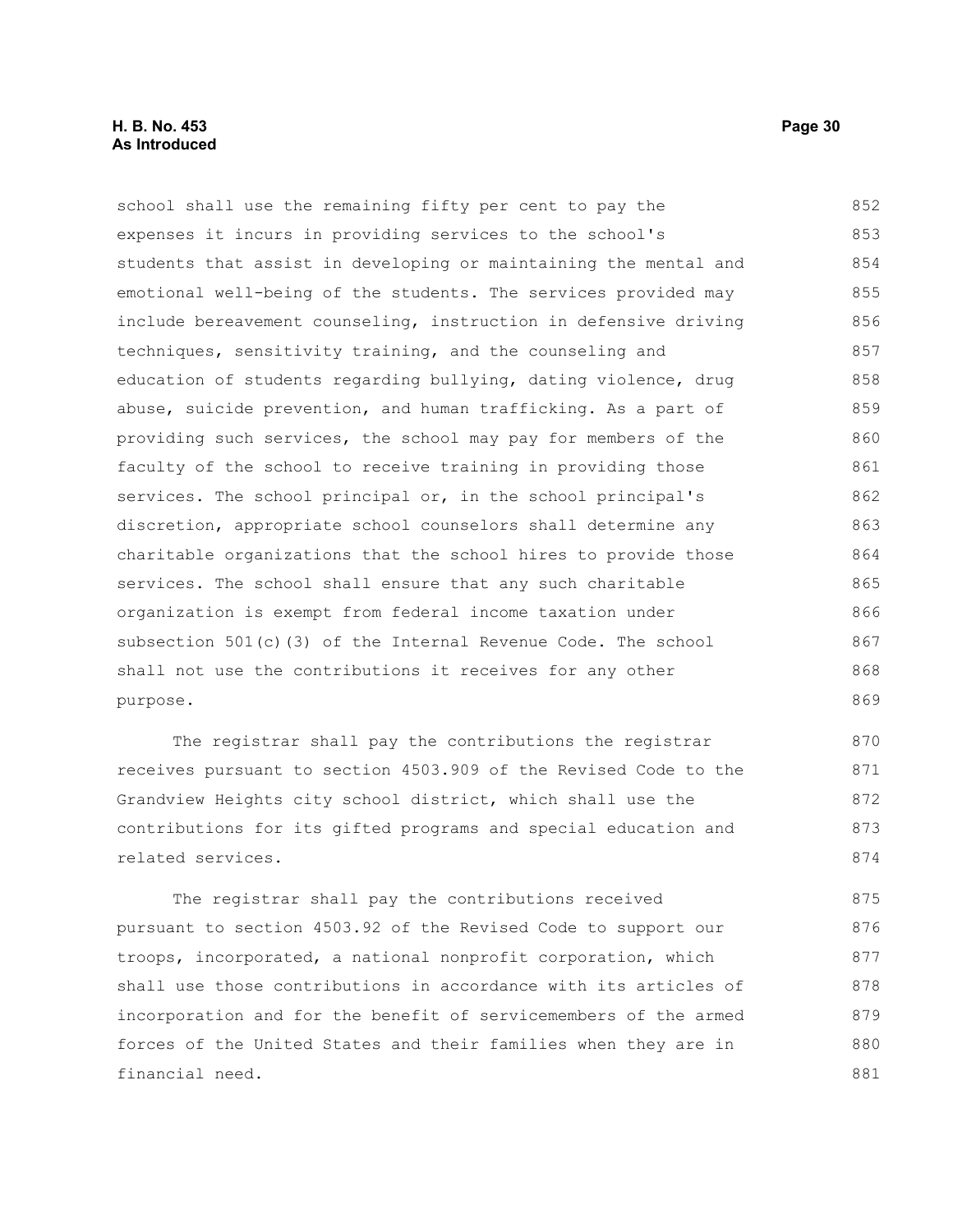#### **H. B. No. 453 Page 31 As Introduced**

The registrar shall pay the contributions received pursuant to section 4503.931 of the Revised Code to healthy New Albany, which shall use the contributions for its community programs, events, and other activities. 882 883 884 885

The registrar shall pay the contributions the registrar receives pursuant to section 4503.932 of the Revised Code to habitat for humanity of Ohio, inc., which shall use the contributions for its projects related to building affordable houses. 886 887 888 889 890

The registrar shall pay the contributions the registrar receives pursuant to section 4503.94 of the Revised Code to the Michelle's leading star foundation, which shall use the money solely to fund the rental, lease, or purchase of the simulated driving curriculum of the Michelle's leading star foundation by boards of education of city, exempted village, local, and joint vocational school districts. 891 892 893 894 895 896 897

The registrar shall pay the contributions the registrar receives pursuant to section 4503.941 of the Revised Code to the Ohio chapter international society of arboriculture, which shall use the money to increase consumer awareness on the importance of proper tree care and to raise funds for the chapter's educational efforts. 898 899 900 901 902 903

The registrar shall pay the contributions received pursuant to section 4503.942 of the Revised Code to zero, the end of prostate cancer, incorporated, a nonprofit organization, which shall use those contributions to raise awareness of prostate cancer, to support research to end prostate cancer, and to support prostate cancer patients and their families. 904 905 906 907 908 909

The registrar shall pay the contributions the registrar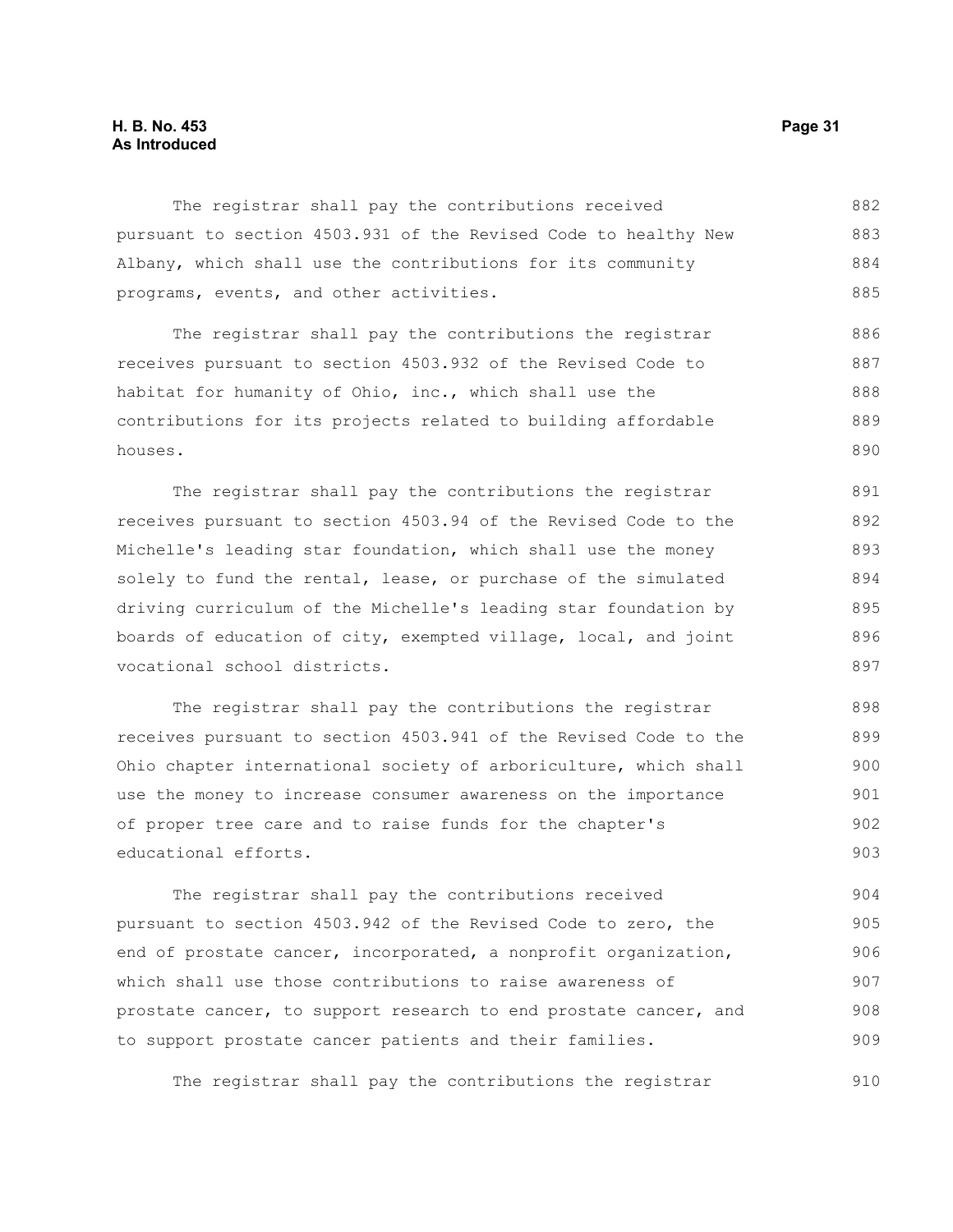| eastern European congress of Ohio, which shall use the           | 912 |
|------------------------------------------------------------------|-----|
| contributions for charitable and educational purposes.           | 913 |
| The registrar shall pay the contributions the registrar          | 914 |
| receives pursuant to section 4503.945 of the Revised Code to the | 915 |
| Summit metro parks foundation, which shall use the money in      | 916 |
| support of the Summit county metro parks.                        | 917 |
| The registrar shall pay the contributions the registrar          | 918 |
| receives pursuant to section 4503.951 of the Revised Code to the | 919 |
| Cincinnati city school district.                                 | 920 |
| The registrar shall pay the contributions the registrar          | 921 |
| receives pursuant to section 4503.952 of the Revised Code to     | 922 |
| Hawken school located in northeast Ohio. The school shall use    | 923 |
| fifty per cent of the contributions it receives to provide       | 924 |
| tuition assistance to its students. The school shall use the     | 925 |
| remaining fifty per cent to pay the expenses it incurs in        | 926 |
| providing services to the school's students that assist in       | 927 |
| developing or maintaining the mental and emotional well-being of | 928 |
| the students. The services provided may include bereavement      | 929 |
| counseling, instruction in defensive driving techniques,         | 930 |
| sensitivity training, and the counseling and education of        | 931 |
| students regarding bullying, dating violence, drug abuse,        | 932 |
| suicide prevention, and human trafficking. As a part of          | 933 |
| providing such services, the school may pay for members of the   | 934 |
| faculty of the school to receive training in providing those     | 935 |
| services. The school principal or, in the school principal's     | 936 |
|                                                                  |     |

discretion, appropriate school counselors shall determine any charitable organizations that the school hires to provide those

services. The school shall ensure that any such charitable organization is exempt from federal income taxation under

receives pursuant to section 4503.944 of the Revised Code to the eastern European congress of Ohio, which shall use the 911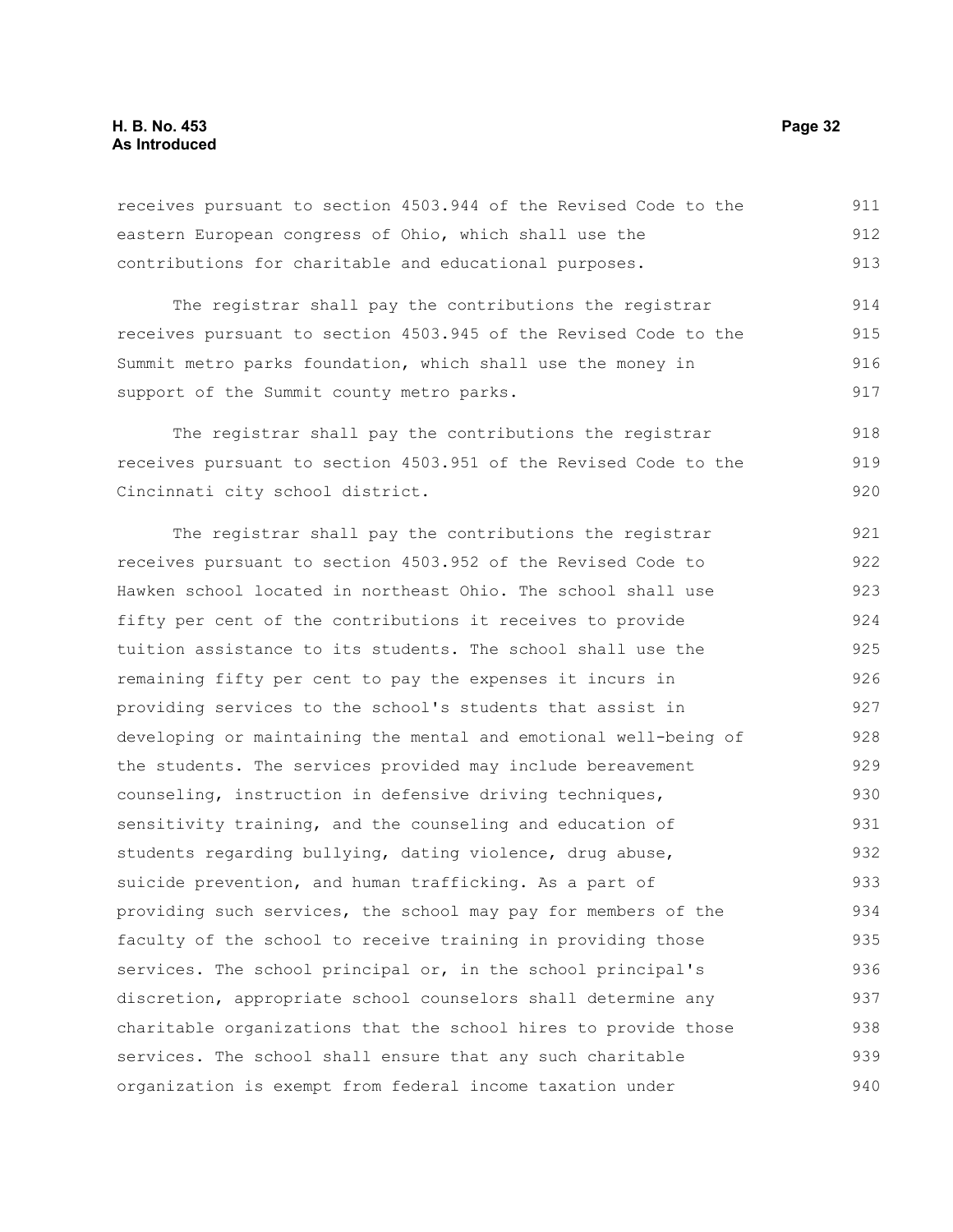subsection 501(c)(3) of the Internal Revenue Code. The school shall not use the contributions it receives for any other purpose.

The registrar shall pay the contributions the registrar receives pursuant to section 4503.953 of the Revised Code to Gilmour academy located in the municipal corporation of Gates Mills. The school shall use fifty per cent of the contributions it receives to provide tuition assistance to its students. The school shall use the remaining fifty per cent to pay the expenses it incurs in providing services to the school's students that assist in developing or maintaining the mental and emotional well-being of the students. The services provided may include bereavement counseling, instruction in defensive driving techniques, sensitivity training, and the counseling and education of students regarding bullying, dating violence, drug abuse, suicide prevention, and human trafficking. As a part of providing such services, the school may pay for members of the faculty of the school to receive training in providing those services. The school principal or, in the school principal's discretion, appropriate school counselors shall determine any charitable organizations that the school hires to provide those services. The school shall ensure that any such charitable organization is exempt from federal income taxation under subsection 501(c)(3) of the Internal Revenue Code. The school shall not use the contributions it receives for any other purpose. 944 945 946 947 948 949 950 951 952 953 954 955 956 957 958 959 960 961 962 963 964 965 966

The registrar shall pay the contributions the registrar receives pursuant to section 4503.954 of the Revised Code to University school located in the suburban area near the municipal corporation of Cleveland. The school shall use fifty per cent of the contributions it receives to provide tuition 967 968 969 970 971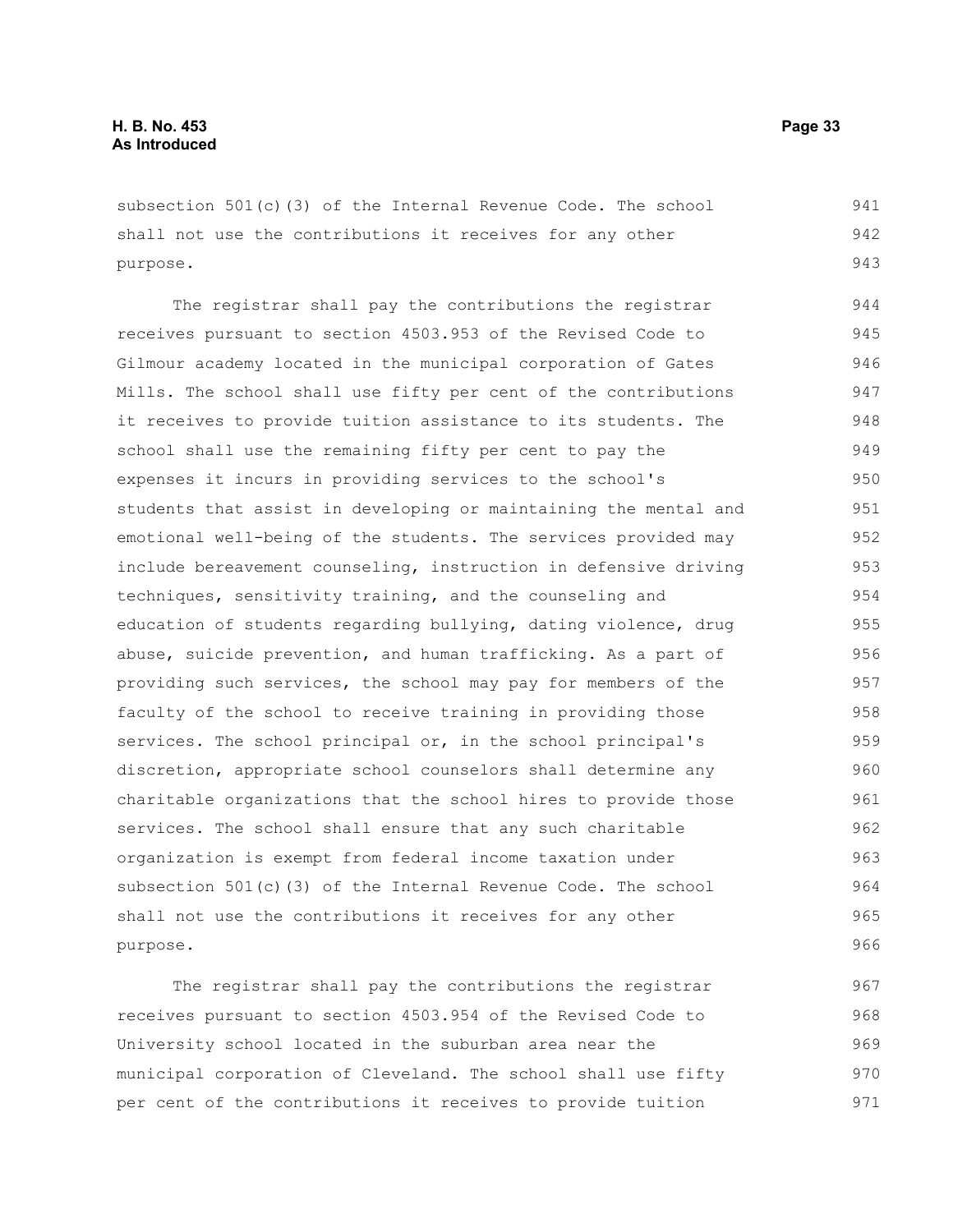#### **H. B. No. 453 Page 34 As Introduced**

assistance to its students. The school shall use the remaining fifty per cent to pay the expenses it incurs in providing services to the school's students that assist in developing or maintaining the mental and emotional well-being of the students. The services provided may include bereavement counseling, instruction in defensive driving techniques, sensitivity training, and the counseling and education of students regarding bullying, dating violence, drug abuse, suicide prevention, and human trafficking. As a part of providing such services, the school may pay for members of the faculty of the school to receive training in providing those services. The school principal or, in the school principal's discretion, appropriate school counselors shall determine any charitable organizations that the school hires to provide those services. The school shall ensure that any such charitable organization is exempt from federal income taxation under subsection 501(c)(3) of the Internal Revenue Code. The school shall not use the contributions it receives for any other purpose. 972 973 974 975 976 977 978 979 980 981 982 983 984 985 986 987 988 989

The registrar shall pay the contributions the registrar receives pursuant to section 4503.955 of the Revised Code to Saint Albert the Great school located in North Royalton. The school shall use fifty per cent of the contributions it receives to provide tuition assistance to its students. The school shall use the remaining fifty per cent to pay the expenses it incurs in providing services to the school's students that assist in developing or maintaining the mental and emotional well-being of the students. The services provided may include bereavement counseling, instruction in defensive driving techniques, sensitivity training, and the counseling and education of students regarding bullying, dating violence, drug abuse, suicide prevention, and human trafficking. As a part of 990 991 992 993 994 995 996 997 998 999 1000 1001 1002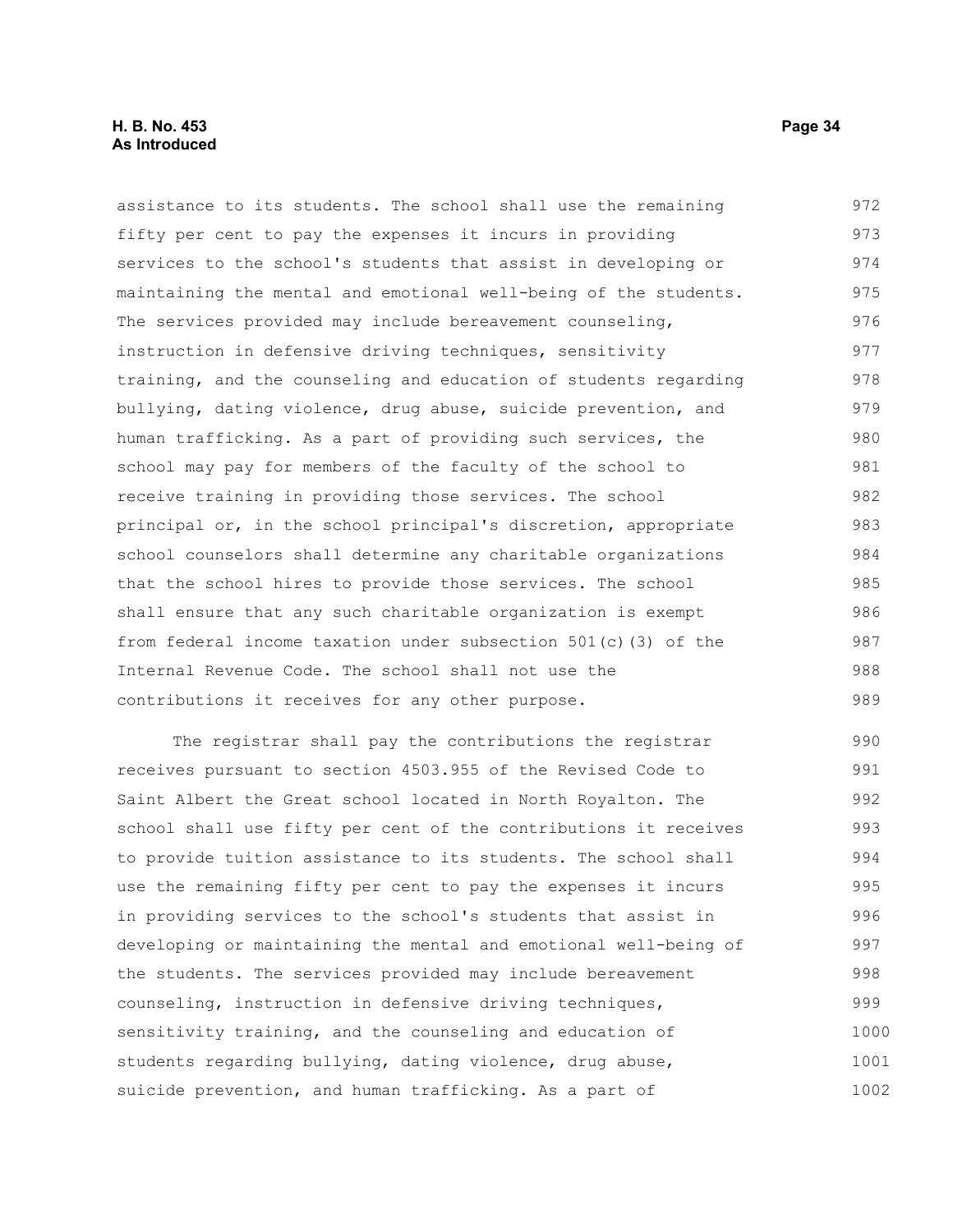providing such services, the school may pay for members of the faculty of the school to receive training in providing those services. The school principal or, in the school principal's discretion, appropriate school counselors shall determine any charitable organizations that the school hires to provide those services. The school shall ensure that any such charitable organization is exempt from federal income taxation under subsection 501(c)(3) of the Internal Revenue Code. The school shall not use the contributions it receives for any other purpose. 1003 1004 1005 1006 1007 1008 1009 1010 1011 1012

The registrar shall pay the contributions the registrar receives pursuant to section 4503.956 of the Revised Code to the Liberty Center local school district, which shall use the contributions for its gifted programs and special education and related services. 1013 1014 1015 1016 1017

The registrar shall pay the contributions the registrar receives pursuant to section 4503.957 of the Revised Code to John F. Kennedy Catholic school located in Warren. The school shall not use the contributions it receives for any political purpose. 1018 1019 1020 1021 1022

The registrar shall pay the contributions the registrar receives pursuant to section 4503.958 of the Revised Code to Elder high school located in the municipal corporation of Cincinnati. The school shall use fifty per cent of the contributions it receives to provide tuition assistance to its students, twenty-five per cent of the contributions to benefit arts and enrichment at the school, and twenty-five per cent of the contributions to benefit athletics at the school. 1023 1024 1025 1026 1027 1028 1029 1030

The registrar shall pay the contributions the registrar receives pursuant to section 4503.961 of the Revised Code to 1031 1032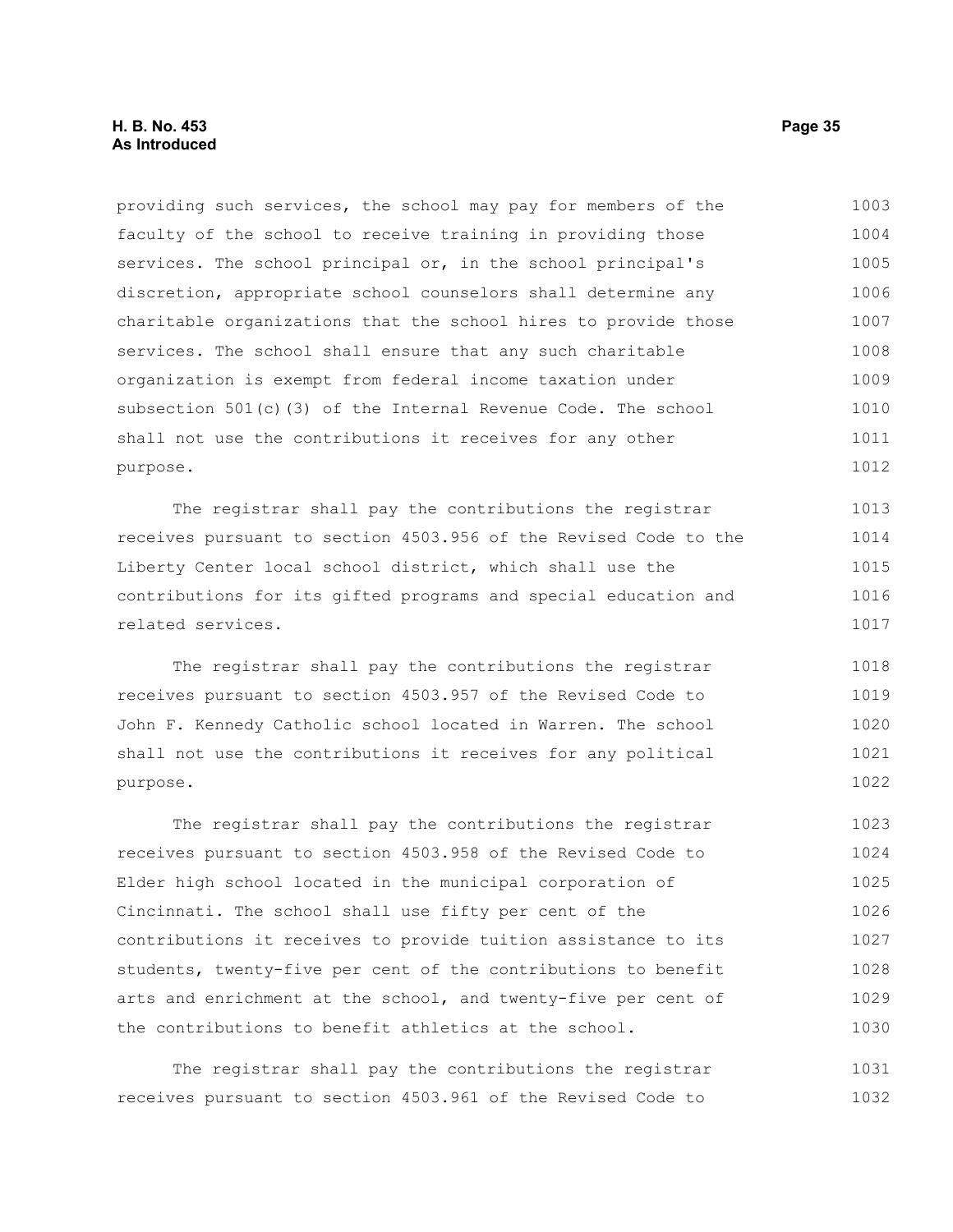Fairfield senior high school located in the municipal corporation of Fairfield. The high school shall not use the contributions for any political purpose. 1033 1034 1035

The registrar shall pay the contributions the registrar receives pursuant to section 4503.962 of the Revised Code to Hamilton high school located in the municipal corporation of Hamilton. The high school shall not use the contributions for any political purpose. 1036 1037 1038 1039 1040

The registrar shall pay the contributions the registrar receives pursuant to section 4503.963 of the Revised Code to Ross high school located in Ross township in Butler county. The high school shall not use the contributions for any political purpose. 1041 1042 1043 1044 1045

The registrar shall pay the contributions the registrar receives pursuant to section 4503.97 of the Revised Code to the friends of united Hatzalah of Israel, which shall use the money to support united Hatzalah of Israel, which provides free emergency medical first response throughout Israel. 1046 1047 1048 1049 1050

The registrar shall pay the contributions the registrar receives pursuant to section 4503.98 of the Revised Code to the Westerville parks foundation to support the programs and activities of the foundation and its mission of pursuing the city of Westerville's vision of becoming "A City Within A Park." 1051 1052 1053 1054 1055

(C) All investment earnings of the license plate contribution fund shall be credited to the fund. Not later than the first day of May of every year, the registrar shall distribute to each entity described in division (B) of this section the investment income the fund earned the previous calendar year. The amount of such a distribution paid to an 1056 1057 1058 1059 1060 1061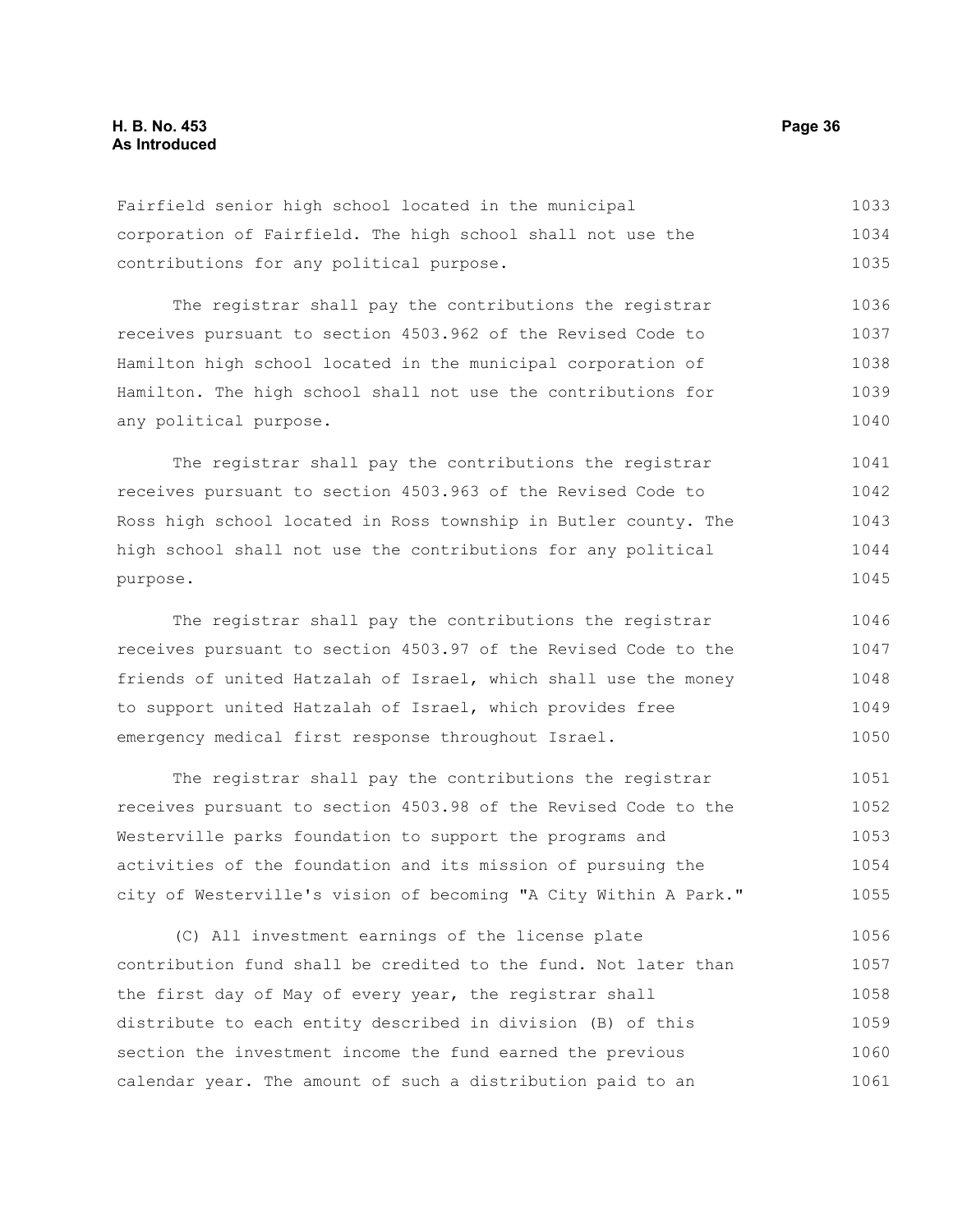entity shall be proportionate to the amount of money the entity received from the fund during the previous calendar year. **Sec. 4503.519.** (A) (1) The owner or lessee of any passenger car, noncommercial motor vehicle, recreational vehicle, or other vehicle of a class approved by the registrar of motor vehicles may apply to the registrar for the registration of the vehicle and issuance of "Recovery is Beautiful" license plates. The application may be combined with a request for a special reserved license plate under section 4503.40 or 4503.42 of the Revised Code. Upon receipt of the completed application and compliance by the applicant with divisions (B) and (C) of this section, the registrar shall issue to the applicant the appropriate vehicle registration and a set of " Recovery is Beautiful" license plates and a validation sticker, or a validation sticker alone when required by section 4503.191 of the Revised Code. (2) In addition to the letters and numbers ordinarily inscribed on the license plates, "Recovery is Beautiful" license plates shall display an appropriate logo and words that are approved by the registrar after being jointly selected by all of the following: (a) NAMI Ohio ( national alliance on mental illness of  $Ohio)$  ; (b) OCAAR (Ohio citizen advocates for addiction recovery); (c) Ohio PRO (Ohio peer recovery organizations); (d) The Ohio council; (e) OACBHA (Ohio association of county behavioral health 1062 1063 1064 1065 1066 1067 1068 1069 1070 1071 1072 1073 1074 1075 1076 1077 1078 1079 1080 1081 1082 1083 1084 1085 1086 1087 1088